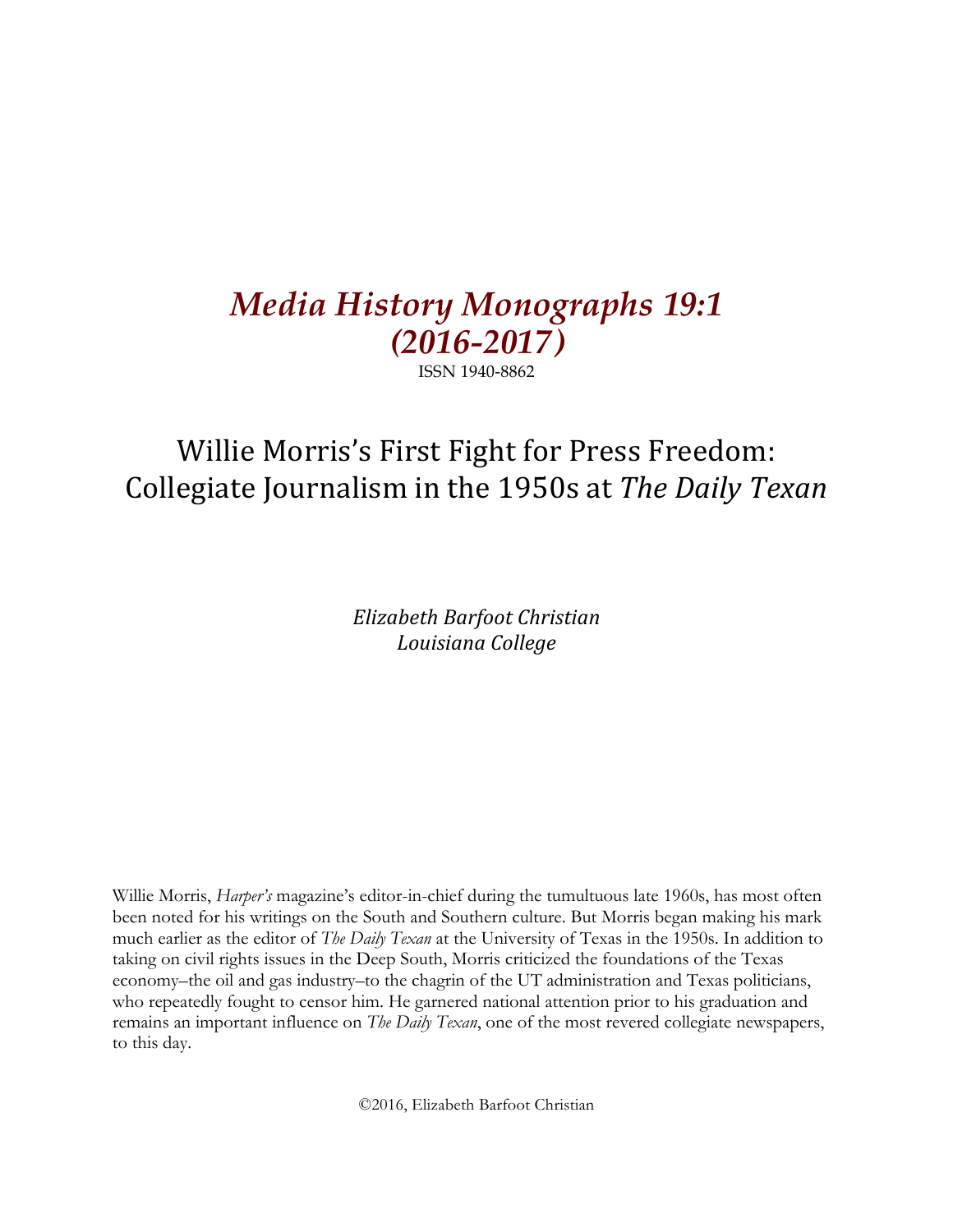## Willie Morris' First Fight for Press Freedom: Collegiate Journalism in the 1950s at *The Daily Texan*

Willie Morris is a well-known literary figure in 1960s magazine journalism. Yet, his rise to the helm of *Harper's*, America's oldest continually published news and literary magazine, came about largely because of his hard-fought battles over press freedom he waged while in college at the University of Texas in the mid-1950s. His year as editor of *The Daily Texan* made national headlines several times, and he was invited to write guest pieces for *The Nation* and *Harper's*.

Before taking on Texas in college, Willie Morris's innate curiosity and extroverted onlychild personality made him a well-known adolescent reporter in the Mississippi Delta town of Yazoo City. His experiences in the segregated South, where religious people practiced a "respectable racism," helped shape his distaste for hypocrisy, while not dampening his ambition. It was evident from a young age that Morris had more tenacity than most grown men, and he had no trouble going after what he wanted and asking questions of what he did not understand. This caused him little trouble as a child. In Texas, however, he began taking on powerful and political figures. He was no longer surrounded by his townsfolk, who knew him and loved him in spite of his quizzical nature. The powers-thatbe at the University of Texas grew to view the meddling Mississippian as a threat to their longstanding traditions and policies of closed doors and closed minds. What they didn't realize was Morris had been gearing up for fame nearly since the day he could talk and hold a pencil. Morris was a big fish in the little pond of Yazoo City, and he would not settle for less status on the campus of nearly 18,000. It would take more than the wealthy Texas oil and gas industry to silence him, as long as there was freedom of the press. Texas, his opponents would learn, wasn't enough of a platform for him. He would take his opinions to the national stage by the time he was old enough to vote.

Morris matured from a budding high school journalist, serving as editor of the *Flashlight*, to a zealous outsider taking the University of Texas by storm and calling the administration and politicians to account for archaic policies, segregated practices, and attempted censorship of opposetion. His experiences as a reporter and editor of *The Daily Texan,* recognized as one of the mostrespected college newspapers in the country then and now, shaped Morris's outsider persona as much or more than any experience that would follow.

The perspective of the critical outsider would become a predominant theme throughout his professional life and in his writings, and it began at the University of Texas. He criticized the very foundations of the Texas economy–the oil and gas industry–without even the slightest notion of the economic and political ramifications of his editorial actions. It would have been like Morris criticizing cotton in Mississippi, but it doesn't seem anyone ever addressed that with Morris.

The more fights he picked and the louder he yelled, the more attention he garnered for whatever his cause de jour. And every cause was carefully couched as a First Amendment freedom of the press issue. Morris made a name for himself and got the attention of state and national news organizations. Some who worked with him on the newspaper and in other student activities would see his causes as self-promotion. However, the majority of student letters printed in *The Daily Texan* and editorials in other news-

Elizabeth Barfoot Christian is the holder of the E.O. Wood Professorship in Communication Arts and chair of the Division of Media, Communication, and Theatre at Louisiana College in Pineville, Louisiana. She earned her Ph.D. in mass communication from The University of Southern Mississippi. She is the editor of the award-winning Rock Brands: Selling Sound in a Media Saturated Culture (Lexington, 2011). In addition to media history, her professional research includes work in popular culture and prison communication.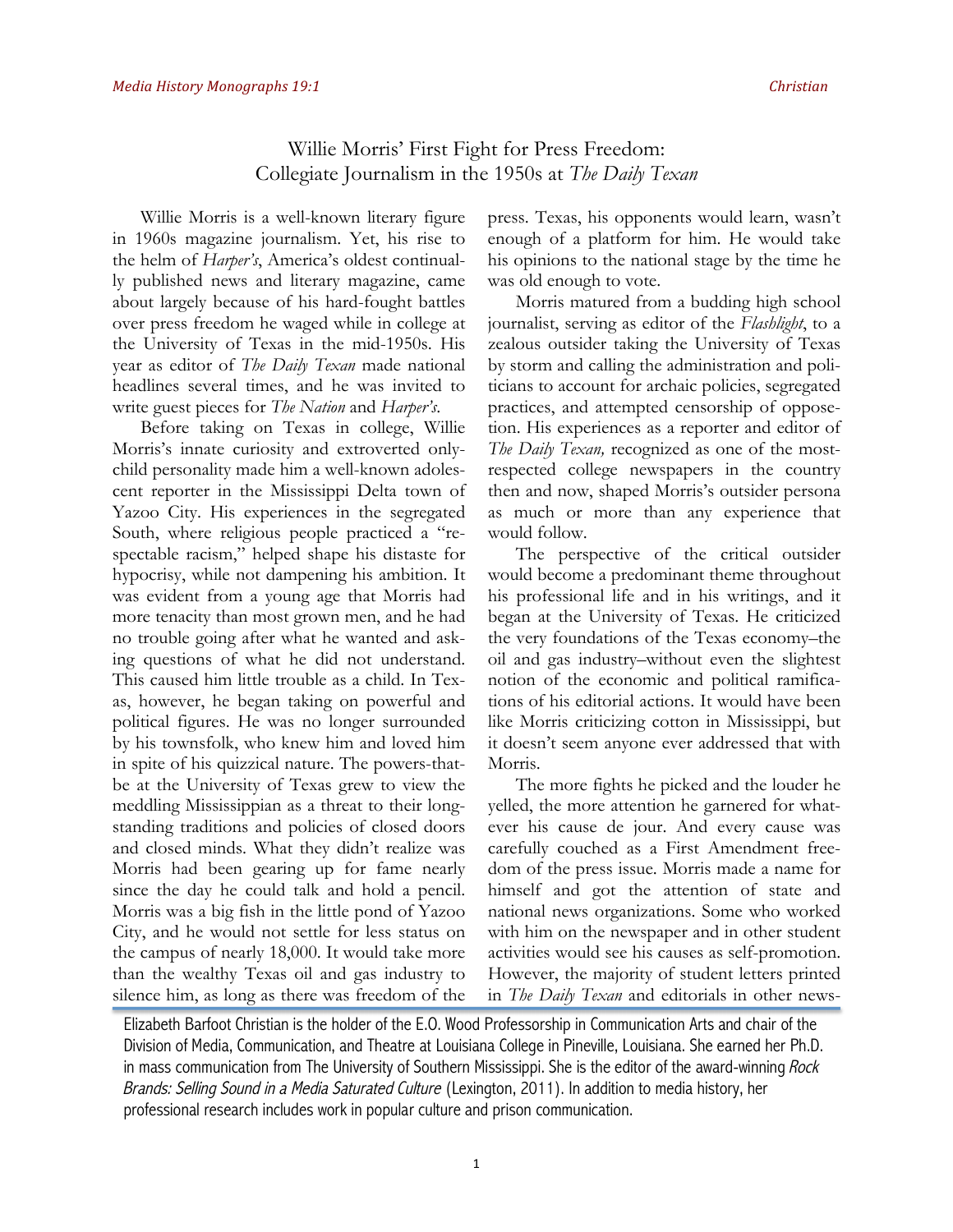papers about the troubles at the university– including the nation's newspaper of record, *The New York Times–*sided with Morris. Regardless, his Southern good old boy charm aided him in his professional endeavors on the newspaper, where he became the first freshman to get a bylined column and first non-native Texan editor. Morris went after what he wanted and succeeded. He never compromised his principles as editor at UT, though what his principal concern was would be debated. What cannot be debated, however, is that Morris's actions at *The Daily Texan* brought about extensive coverage of campus, state, and national issues in other newspapers during his tenure because of his strong stand against oppression of Texas power and money, or more specifically oil and gas.

Arguably, his work on *The Daily Texan* sealed his Rhodes Scholarship, his future editorship of the *Texas Observer*, and his *Harper's* editorship. Yet, what he left for those in his wake on *The Daily Texan* to deal with was stronger control on the editorial policy as a result of his inability to compromise with authority.

Morris' father, Rae Morris, encouraged his son to spread his wings and get out of his comfort zone. Two months before his graduation from Yazoo High, his father was reading the Memphis newspaper, the *Commercial Appeal*. "He turned to me and told me, quite simply, to get the hell out of Mississippi," Morris would later write.<sup>1</sup> Initially, Morris ignored his father's advice. He had a steady girlfriend, was an athlete and editor of the Yazoo High *Flashlight,* his proudest achievement.2 He saw no reason not to attend the University of Mississippi, affectionately called "Ole Miss."

Rae Morris told his son about the University of Texas after having driven to Austin to check it out. "That's one hell of a place they got out there," he said. "They had a main building thirty stories high, a baseball field dug right out of stone, artificial moonlight for street lamps, the biggest state Capitol in the republic, and the goshdamndest student newspaper you ever saw. I think you ought to go to school out there. Can't nuthin' in this state match it."<sup>3</sup>

Morris would later pontificate on his decision to leave his home state:

What was it, then, that led me to leave, to go to a place where I did not know a soul, and eventually to make such a sharp break with my own past that I still suffer from the pain of that alienation? Was there some small grain of sand there, something abrasive and unrecognized in my perception of things, some hidden ambition and independence that finally led me away from everything I knew and honored? Was there something in me that needed some stark removal from my deepest loyalties?4

If not for Rae, Morris's life would most definitely have been quite different. In fact, many writers and great works of literature and journalism would most assuredly not exist today had Rae Morris not encouraged his son to dust off his Mississippi roots and head west to the University of Texas for college. One of the biggest selling points for Morris, of course, would be the outstanding daily student newspaper, *The Daily Texan*.

## *The Daily Texan*

The first issue of the University of Texas' student newspaper was published Oct. 8, 1900. The then-weekly paper had two nineteenth century predecessors, the *Calendar* and the *Ranger*, which soon joined forces as the *Ranger*, realizing the small student body of less than 600 could not support two newspapers. Neither of these earlier papers was political, and it is not clear in the history books why the *Ranger* ceased publiccation or why the new newspaper became *The Texan*. <sup>5</sup> *The Daily Texan* emerged thirteen years later becoming the first daily college newspaper in the South.<sup>6</sup>

The early *Texan* showed few similarities to the envelope-pushing agenda of its midtwentieth century editors. Early editorials urged increased school spirit among the student body and remarked on the need for a gymnasium.<sup>7</sup> The dissociation from anything remotely political seems odd considering the political climate at the turn of the twentieth century. Yet, a steady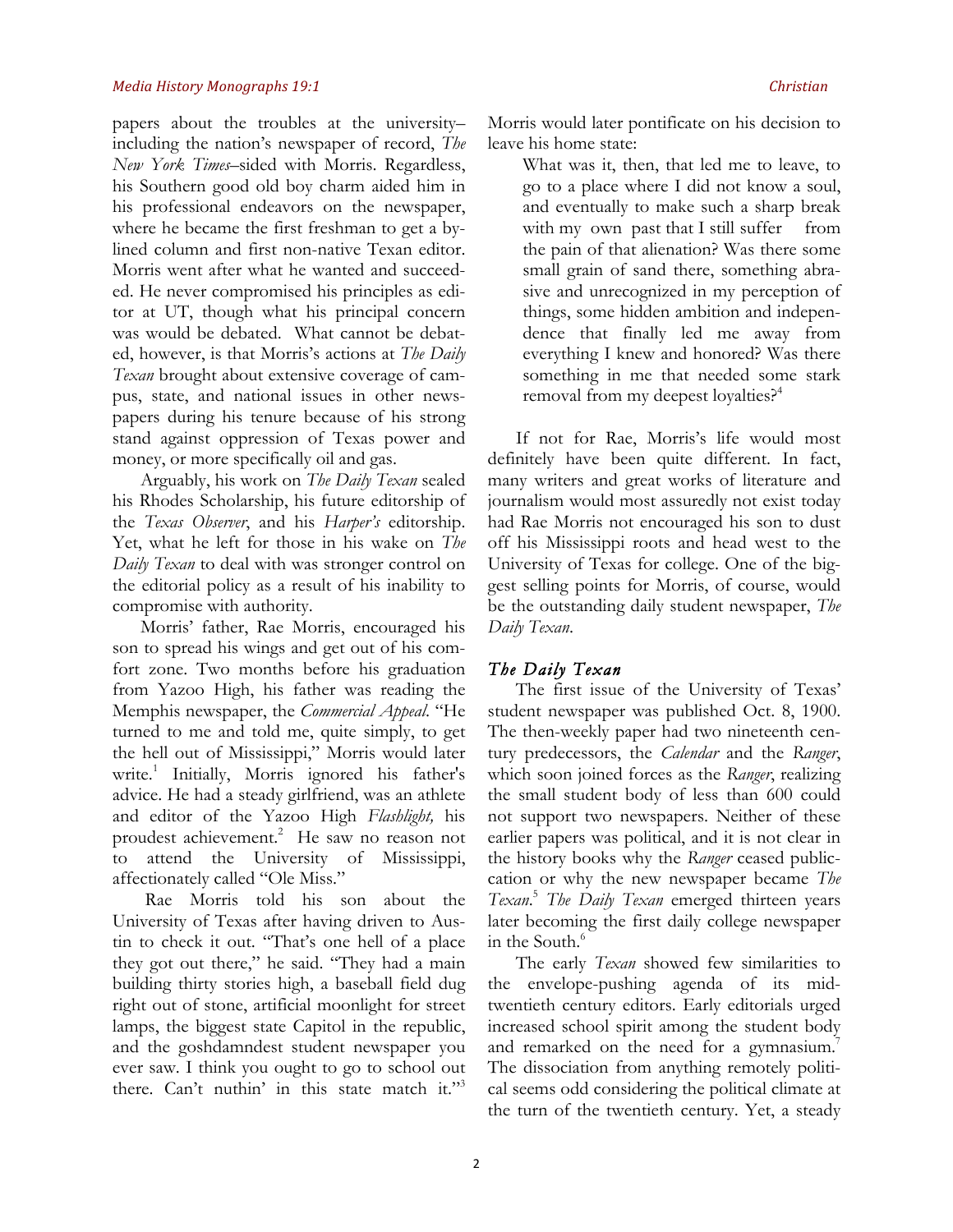succession of *Texan* editors vowed to keep the paper nonpartisan.

In 1908, however, editor William A. Philpott seemed to have had his fill of editorial fluff and wrote in his farewell editorial column that "we have felt cramped all the session." He spoke out because a proposal was afoot to cut the funding for the newspaper, which he said would be even worse than a press that was not free.<sup>8</sup> And he admitted that during his tenure the editorials had done anything but editorialize on anything of import.

It would not be until after the 1931 U.S. Supreme Court decision in *Near v. Minnesota*, which would prohibit the state government from censoring the press. Early college newspaper editors feared reprisal from the state and university administrators if they tried to speak out in opposition, and they had no legal protection. The earliest critical editorials would be on matters of campus garbage pick-up and extending the hours the library was accessible to students – hardly damning issues. $\degree$ 

## **Race Becomes** *Texan* **Issue**

*The Daily Texan* was an early supporter of civil rights. Beginning in the early 1940s, the newspaper cautioned against racist ideology.<sup>10</sup> Editor Bob Owens in 1943 took *The Texan* to the position of equality among races–an extremely controversial position in the South at the time. He wrote to the Texas Student Publications Board (on the day he resigned as editor to enter military service) that "Minorities have rights to full citizenship," and "If we are to win the peace, we must first erase all traces of fascism in this country."11 Owens went further, comparing the American treatment of blacks to the Germans' treatment of the Jews. The editor following Owens continued the progressive treatment of equality discussing racial politics on the *Texan's* front page.

The overt liberal agenda of the campus journalists did not sit well with the powers-that-be. In a unanimous resolution by the TSP Board in March 1945, the *Texan* was ordered to cease discussing race issues as it was "inflammatory."<sup>12</sup> The silence was short-lived, however. In 1946

The Texas Attorney General Grover Sellers sided with the law school's denial of admission and decision to instead admit Sweatt to Prairie View, a historically black college, citing the university's longstanding segregationist policies.13 Campus support among the student body already existed for integration, however.14 *The Daily Texan* ran editorials and columns on both sides of the issue offering up open debate. The Sweatt issue did not soon die, and the 1947 and 1948 *Texan* editors were even more vocal in their integrationist stands. Sweatt appealed his decision to the Texas Supreme Court, and again he was denied entrance. *The Texan* ran an editorial condemning the state for not coming to the aid of its citizens and forcing the federal government to make Texas do the right thing.15 Sweatt won his appeal in the 1950 case of *Sweatt v. Painter*, which would pave the way for the 1954 culture-shifting *Brown v. Board of Education of Topeka* case.

The 1940s had been the most eventful decade for *The Texan* thus far, but that was all about to change. As the decade dawned, Ronnie Dugger, *Texan* editor for the 1950-51 school year, took the university to task on a variety of issues. Dugger's politics and editorial style would have the most effect on Morris of any of his immediate predecessors, and Dugger would later mentor Morris at his own new liberal weekly, the *Texas Observer*. Dugger applauded the arrival of the university's first black students in the summer of 1950, immediately after the Supreme Court decision in *Sweatt*. <sup>16</sup> Under Dugger's direction the paper made little of any animosity toward the two dozen minority students that summer and focused on issues that brought the campus together–football games and the angst about rising barbershop prices. By 1951, the Korean conflict was of much larger importance, and it seemed any racial tension that still existed was replaced with worry over war. *The Daily*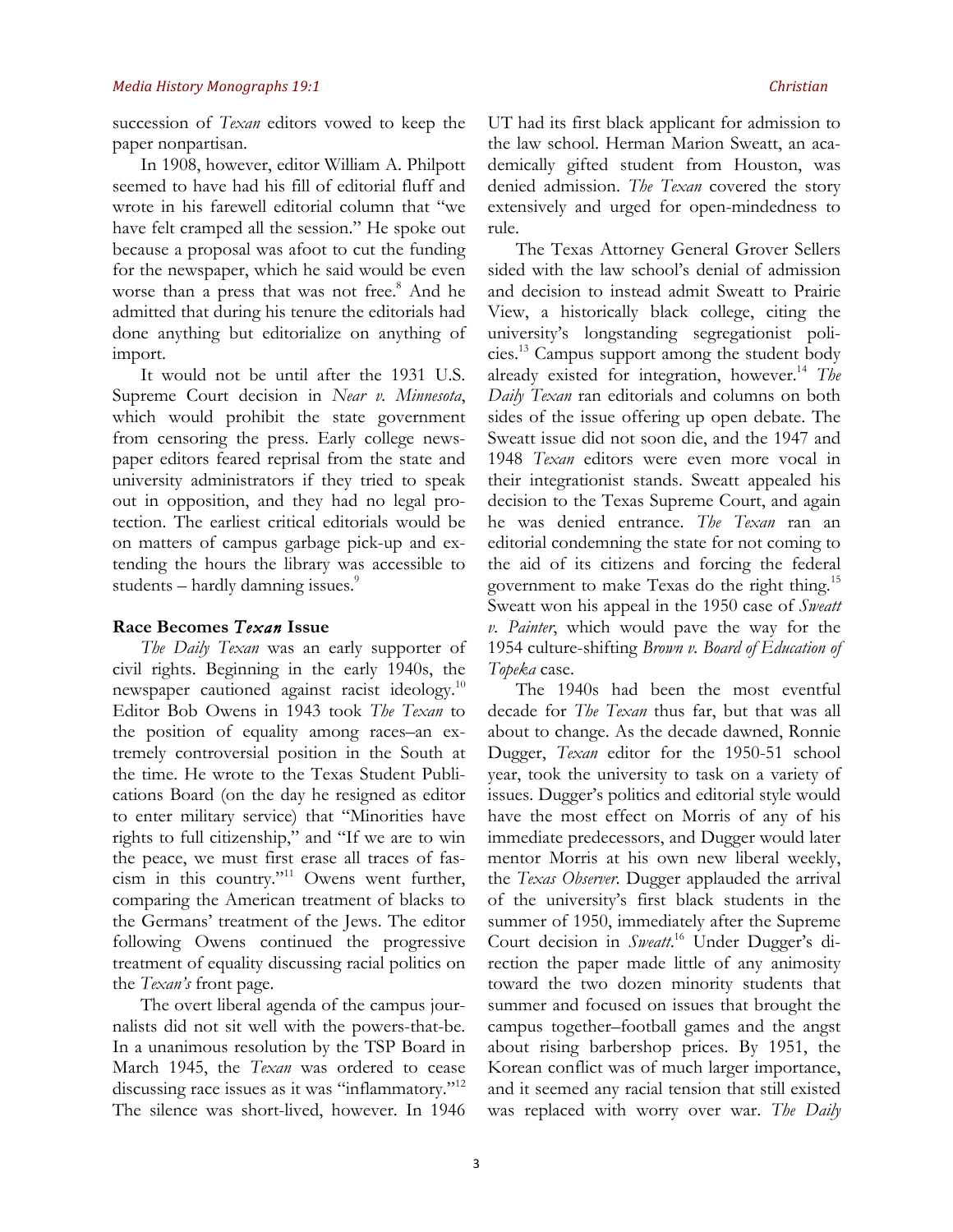*Texan* printed the obituary for UT's first student war casualty in February 1951 on its front page.

*The Texan* continuously boasted it was the "most unrestricted paper in the world,"<sup>17</sup> but that changed in May 1951 when the TSP reinstituted its editorial council to influence the paper's policy decisions. This was the beginning of a near decade-long power struggle over press freedom, which Morris would bring to a climax.

## **Morris Enters the University of Texas**

In the fall of 1952, Morris began his college career in Austin. Morris took courses in radio and television broadcasting his first semester at UT, and at the end of the fall he was offered a job as an announcer for the minor leagues in Austin. However, by that time the print journalism bug had bitten hard, and he turned the position down.<sup>18</sup>

Early in his academic career, Morris found his calling in the pages of required literature reading assignments. All students are exposed to classic literary works, but to Morris, they were more than words on paper–they were power. "Books and literature, I was beginning to see, were not for getting a grade, not for the utilitarian purpose of being considered a nice and versatile boy, not just for casual pleasure, but subversive as Socrates and expressions of man's soul. . . . Words make experience last," he would later write.<sup>19</sup>

Morris's freshman English instructor was Frank Lyell, a Mississippian like himself. He forced Morris to get out of his comfort zone and show rather than tell with his class compositions. Morris was flabbergasted when Lyell rewarded his essays D's instead of the A's and B's he was used to receiving. Lyell was not critical of Morris's grammar or word choice–rather his poorly-formed writing. Lyell told Morris that this was a symptom of a "poorly formed mind."<sup>20</sup> Lyell challenged him to write better, and an enraged Morris rose to the challenge before him.

Shortly after, a friend's wife asked Morris what he wanted to do upon finishing college. Without thinking, Morris immediately said he wished to be a writer. He could not tell her what he wanted to write about, but he knew instinctively he had already begun to find his calling. In addition to checking out stacks of books from the library, Morris began spending all the money he earned from his newspaper writing on books by Thomas Wolfe, Theodore Dreiser, Ernest Hemingway, and William Faulkner.

Morris also befriended Bill Moyers,<sup>21</sup> a straight-A journalism student who worked for Lady Bird Johnson's radio station, and Ronnie Dugger, who served as the editor of *The Daily Texan* in 1950, and was completing his master's degree in economics when Morris enrolled. Dugger was by this time in the process of starting a new liberal weekly newspaper in Austin, the *Texas Observer.*<sup>22</sup> Both would be important figures in Morris's life. *The Daily Texan*, under editors like Dugger and Horace Busby, had earned a reputation as a muckraking newspaper.<sup>23</sup>

As a freshman, Morris was eager to write anything, according to Sam Blair, who was already a veteran sports writer for *The Texan* when Morris came on board in the fall of 1952. Blair wrote that a letter had been received in the sports editor's office from Morris's high school journalism teacher asking that her most gifted student be given a chance. "Willie hadn't been in the office five minutes before he was given the chance to cover intramural sports, the lowliest beat in the department," Blair recalled. "You'd have thought he had been handed a plane ticket to Cuba and told to go interview Hemingway."24 Blair wrote that many realized quickly how brilliant and creative, but also how proud Morris was.

*The Daily Texan* had the reputation of being one of the top three college newspapers in the country. It was designed as a professional newspaper, and the students who worked on it took their positions seriously.25 *The Daily Texan* has existed due to state legislation and appropriations but proclaimed itself to have always "been the freest newspaper voice in Texas."26 Its nicknames have included the Freest College Daily in the South and the New York Times of College Journalism. It was nearly unheard of for a freshman to be given a bylined column, yet Morris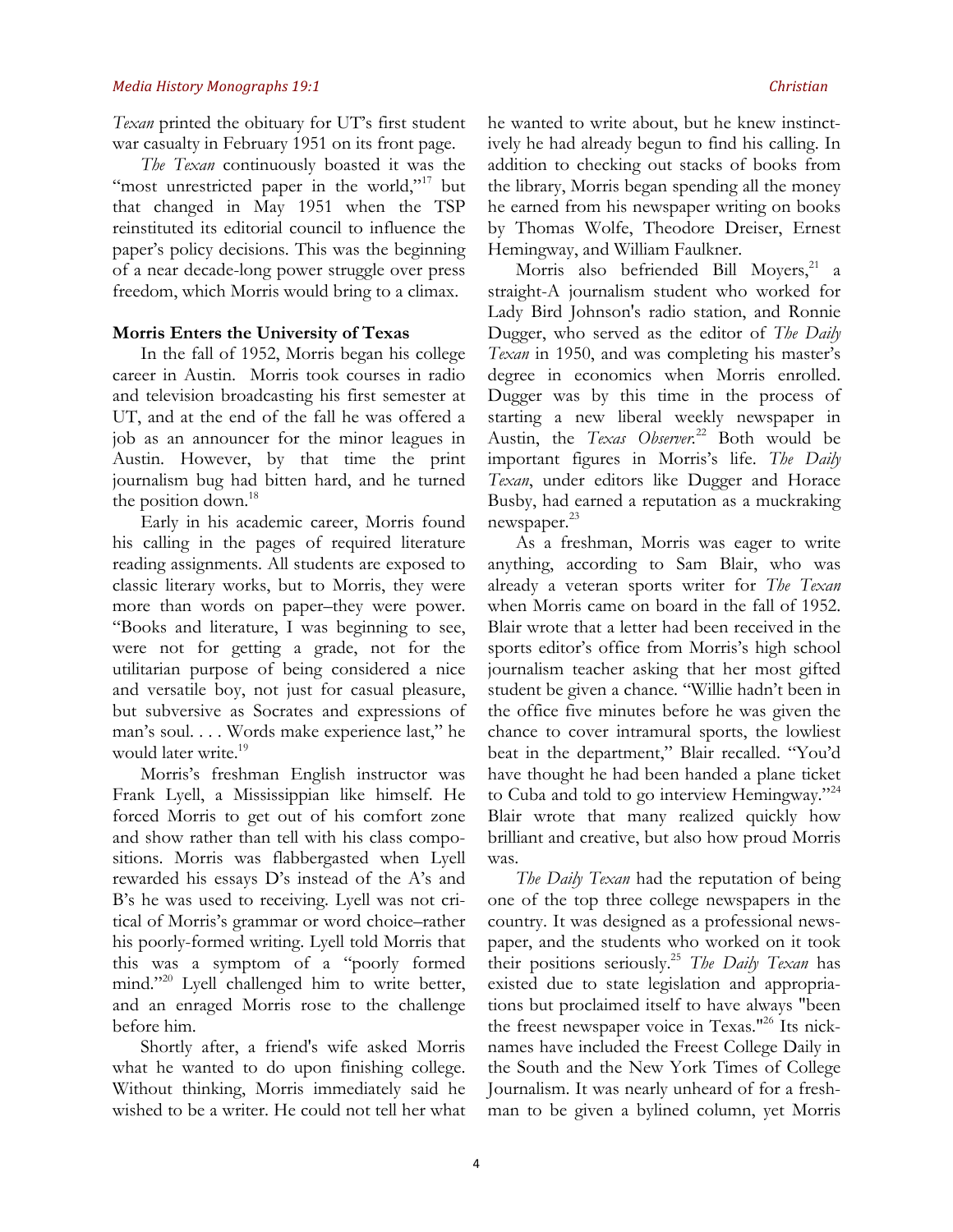got just that. Morris wrote of the experience:

In its finest moments, and they had been often, *The Daily Texan* had defended the spirit of a free university even when the University of Texas itself was unable or unwilling to do so, and in these periods it had reached an eloquence and displayed a courage that would have challenged the mature profession. The tolerant seniors who ran it were bemused enough to give me a weekly column in my first semester, to report on the hundred or more college papers I was assigned to read every week.<sup>27</sup>

Anne Chambers served as *The Texan's* editor Morris's first year on staff. She said he was a bright spot in what was often a sea of cynicism at *The Texan*. <sup>28</sup> It was she, along with her staff, who was convinced to give the young underclassman a column. He called it "Neighboring News" and reported on what was going on at campuses across the country. In one of his first columns, he wrote of a forest being planted at Stamford in Connecticut in honor of professor emeritus Albert Einstein, asking wittily "will all the trees have square roots?"<sup>29</sup> This column proved very popular among the student population and was innocuous enough to not catch the attention of the administration. That would come soon enough.

Those out-of-state papers were the source of ideas that had been completely foreign to Morris growing up in the segregated Bible Belt of rural Mississippi. At times, he spent all night poring over ideas like integration, academic and political freedom, nonconformity, and political criticism. Morris like many young and inexperienced journalists, wrote of "harboring dreams of revolutionizing the whole realm of journalism" in youth. The reality, however, would soon sink in when the writer discovered his own friends did not even read what he had written. Morris was determined to change that with interesting and provocative commentary.30 This would have appeared to many readers to just be an enthusiastic and fresh voice, but upon review of Morris's actions and editorials and the growth in student involvement over the course of his *The Daily* 

*Texan* career, Morris was in retrospect promoting himself from his first column. A byproduct of that, of course, was that he did come to believe he–as a journalist–was in the enviable position of taking on society's wrongs and righting them by writing about them.

Morris introduced himself to *The Daily Texan*  readers September 17, 1952, and then got right down to business. "My job, as long as it lasts, is to give you, the reader, personal insight on what's happening in other colleges–everything I can gather from whether or not the president at Weybeloe Normal bites his fingernails to how reserve seat tickets are holding out for the annual Susquehanna St. Teachers-Slippery Rock Aggies Game."31 His columns often included conjecture and conversation. This was the emergence of the writing style he would later develop into a strong narrative, but his natural ability, tenacity, and fearlessness of speaking out regardless of consequences was innate.

His sense of humor shined through, too. "Quite naturally I was disillusioned," he wrote in his "Oklahoma Aggies Have Sidewalk Problem, too," editorial column in the October 7, 1952, issue:

Prior to my pilgrimage into this great state, folks back in the Mississippi delta had informed me time and time again that I would soon be amongst the richest people on the face of the earth. In no indefinite terms I had been told that every man, woman and child owned at least one oil well, and many Texans stood on the street corners on Saturday nights distributing worn-out dollar bills. $32$ 

He continued to express his surprise at learning nearly 75 percent of the Texans he had met have to "wash their own Cadillacs."33 He used humor to get serious points across, as well. In his October 9, 1952, column, he wrote about a new program at the University of Alabama to test for tuberculosis. "In the deep South, specifically at the University of Alabama, a wholesale campaign is being waged, encouraging students to have chest X-rays taken immediately," Morris wrote. "The program has met instantaneous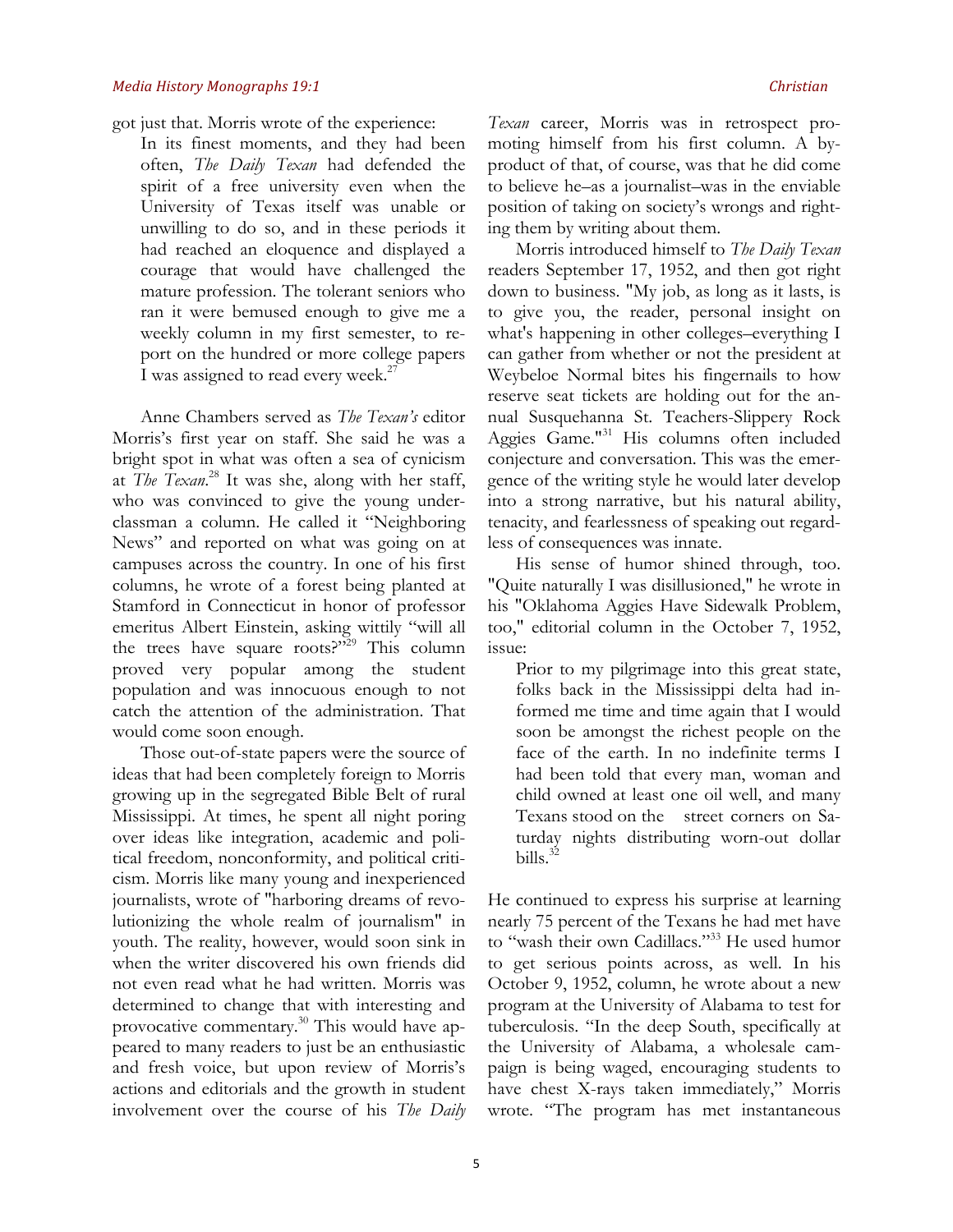success, reports indicate. TB or not TB, that is the question. And at Alabama, they're finding the answer."34 Another time, in his column, he wrote, "A La Mode department: After weeks of anxiety, it's finally hit the campus. Last week, the Snak Shak upped coffee to ten cents. Bring out that Confederate money, boys."35

Through humor and narrative, Morris was able to introduce an apathetic student body to unfamiliar issues and national voices to which it would not have otherwise been exposed. His wide-eyed enthusiasm and excitement about new ideas and information echoed in the words he wrote. Morris constantly devoured other campus newspapers and national publications to stay informed.

Morris took on heavier subjects as a freshman columnist, too. Being given a column as a freshman was a heady experience, and it allowed him to not only report but also criticize events and things going on around the country that he often did not fully understand. Growing up in rural Mississippi, Morris did not experience what life or politics were like in other areas of the country. Yet, his job on the paper was to read and write a subjective column on these matters as they affected other colleges and universities. Morris didn't always confine his critiques to other college campuses, however, much to the chagrin of faculty advisors and administration.

In his November 6, 1952, column, "52 Campaign Leaves Nation, Campus Limp," Morris tackled students' emotions on the presidential election. He wrote of the election's importance during difficult times and noted Adlai Stevenson's radio-broadcast "plea for unity."36 In "The Round-UP" Morris urged the student body to vote in campus elections.<sup>37</sup> In the same column, his wry wit shined through in a tonguein-cheek comment about cigarette smoking. "A mildly controversial article on smoking, which appeared in a national magazine recently, asserted that a cigarette will lessen one's life span by ten minutes or thereabouts," Morris wrote. "The boys down the hall did a little figuring the other night and found out they should've been dead ten years ago."38 The harmless sarcasm appealed

to the college audience and probably gained him more support that would later work in his favor in his future campaign for *Daily Texan* editor.

By the end of his sophomore year, Morris had grown introspective. He devoted an entire column to the discussion of the flow of life and loneliness, ambition, happiness, love, and hatred. He was like everyone else, and he wanted the student body to understand these feelings were normal and common. His later writings and experience as a national editor and writer's friend would be reminiscent of this.<sup>39</sup>

Initially, Morris took subdued stands on issues like integration. Both the editor before Morris, Shirley Strum, and her predecessor, Ronnie Dugger, were much more extreme in their civil rights columns. By the time Morris came to UT in 1952, black graduate students had already been admitted to the university. The majority of the student body by the 1950s supported desegregation. The University of Texas system behaved mildly compared to most other Southern schools and had created a separate state college in 1948 for blacks. Then the U.S. Supreme Court forced UT's hand further in the 1950 *Sweatt* ruling for a black student to be admitted to the law school. The integration of campus organizations and activities took many years longer thanks to the old-school administration.

In June 1953 the university graduated its first black doctoral student, and *The Texan* continued pushing for complete integration. At the  $75<sup>th</sup>$  anniversary of its founding, the University of Texas boasted 173 black students out of 18,000. Though still vastly underrepresented for their population in the Lone Star State, which had about one million black residents, it was a start to a growing sense of equality among the student body–which Morris had no small part in bringing about.<sup>40</sup> The state legislature of Texas had moved from its lost battle against integration, and a new battle was waged against Morris and the progressive politics of his newspaper prose.

In the spring semester of his junior year, Morris decided he wanted to be the editor of the newspaper. Morris was driven and was not shy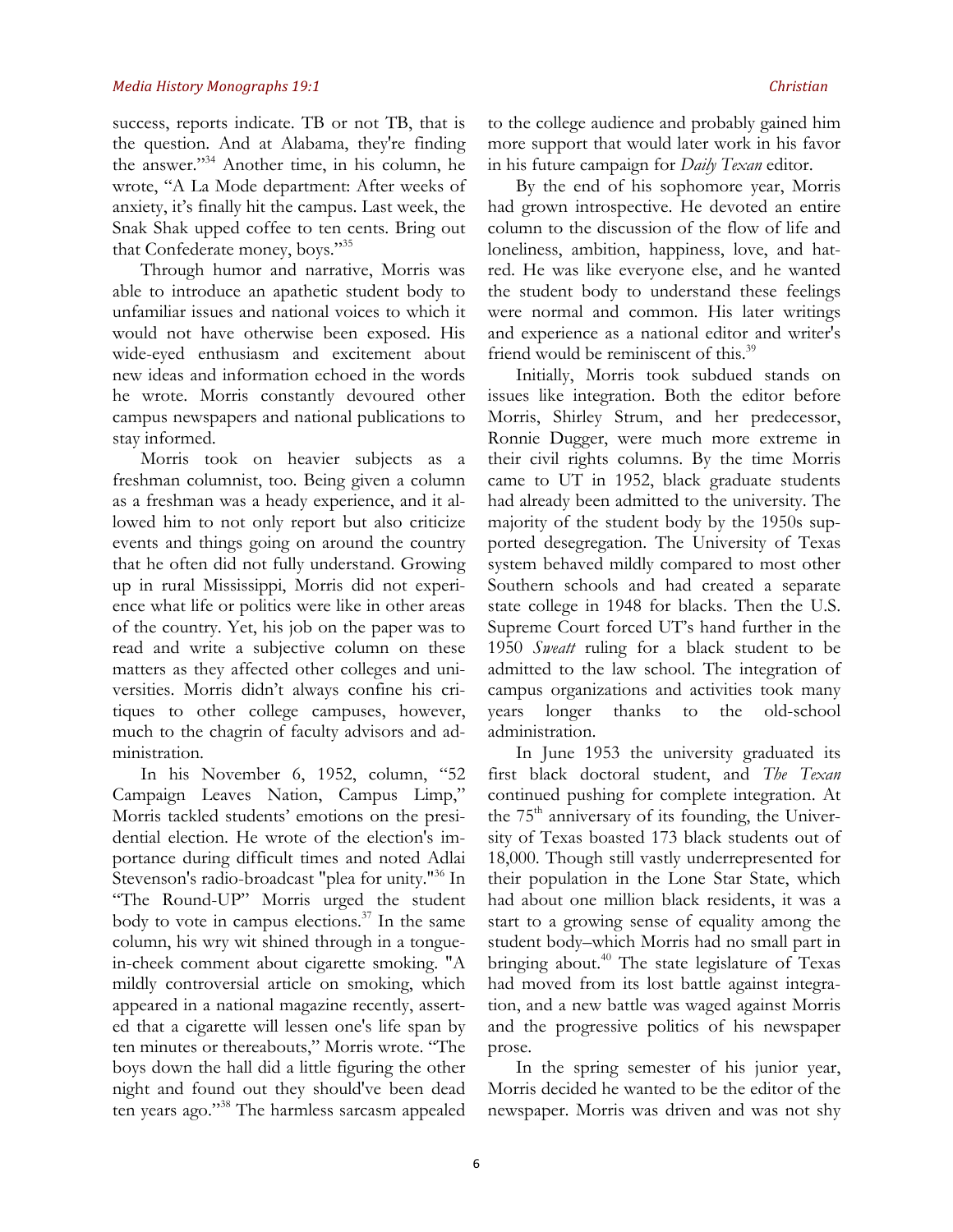about going after what he wanted. His zealousness for liberal ideas and issues consumed him, and he wrote about them. "We can't forget Willie Morris," wrote *The Daily Texan* Sports Editor Murray Forestall. "He was intramural coordinator last year. Willie, with his flair for the spectacular, has that certain ability to get the story that no one else can get."<sup>41</sup>

Morris won the election for editor and made *Daily Texan* history. Winning the election over a San Antonio graduate student, Morris had broken a long-standing tradition of electing native Texan editors. Morris was the first outsider to hold the position, something that no doubt did not help him with the UT administration or government officials when he started his harsh critiques of long-held policies. In an article in Morris's hometown *Yazoo Herald*–proud of its journalistic prodigy–Louise Yerger wrote that Morris began on *The Daily Texan* from the first semester of his college career, and, "knowing him, one feels sure that he had his sights set even then on the editorship."<sup>42</sup> Morris had reason to be proud of his accomplishment. However, that would hardly be his claim to fame at *The Daily Texan*. Morris had already started making ripples in areas of academic policies and de-segregation. And during his editorship, his position of righteous rebel would be clearly defined and force many altercations with UT administration and the Texas Board of Regents, the university's governing body.

## **Morris as** *Texan* **Editor**

Morris's initial column as editor appeared in *The Summer Texan*, the summer edition of *The Daily Texan*, June 7, 1955. He wrote a column typical of the college firebrand editor–full of piss and vinegar, idealism, and attitude. The difference, as the nation would soon see, was that Morris was willing to get shot down rather than not take the chance of stepping out of his comfort zone. He wrote of *The Daily Texan's* fiftyfive-year tradition of speaking out as one that should be honored by all Texans, regardless of their political views, because in order for any to be free to speak, all must be free to speak. Free-

dom of the press should be important to everyone on campus and something that should be defended at all costs. Morris wrote:

*The Daily Texan* is bigger than any one man. We will protect it and its tradition, with our youth and our strength and–if necessary– with our personal reputation and physical well-being. . . . Tolerance and fairness provide the key; partisanship and prejudice do not. Ours is an idealism that shall bow neither before fact nor fancy. . . .We have been appalled by the tragic shroud of indifference which cloaks our undergraduate. This student apathy, this disregard or all save the most materials, is a thing of the mid-Twentieth Century. If we do not kill it now, here and on a thousand campuses, it will eventually kill us–an ugly cancer polluting the bloodstream of Democracy. . . . Texas students are much too easily twisted. Thinking hurts. They want their opinion ready-made, and they don't care who makes it.<sup>43</sup>

In the same column, Morris quoted from famed muckraking journalist Lincoln Steffens: "Here is a fine American population, with above average education, intelligence, culture, and traditions, doing little and caring less about their loss of liberty, their abdication to do something they are too lazy to find out about."<sup>44</sup> Morris wanted the recognition that literary liberals like Steffens had garnered by mimicking similar ideologies yet more relevant to his time and audience. The values he espoused would become deeply heartfelt, as evidenced throughout his life's works.

During the campaign for the editorship, Morris and the other candidates were questioned about their stands on issues at a big student rally. On the issue of desegregation, Morris issued his strongest statement to date: "There's an inner turmoil in the United States; there's an inner turmoil in me. The Supreme Court decision was inevitable, but I don't think any universal rule can be applied to the entire nation when the time for integration comes. I don't think Ole Miss is ready for integration. I think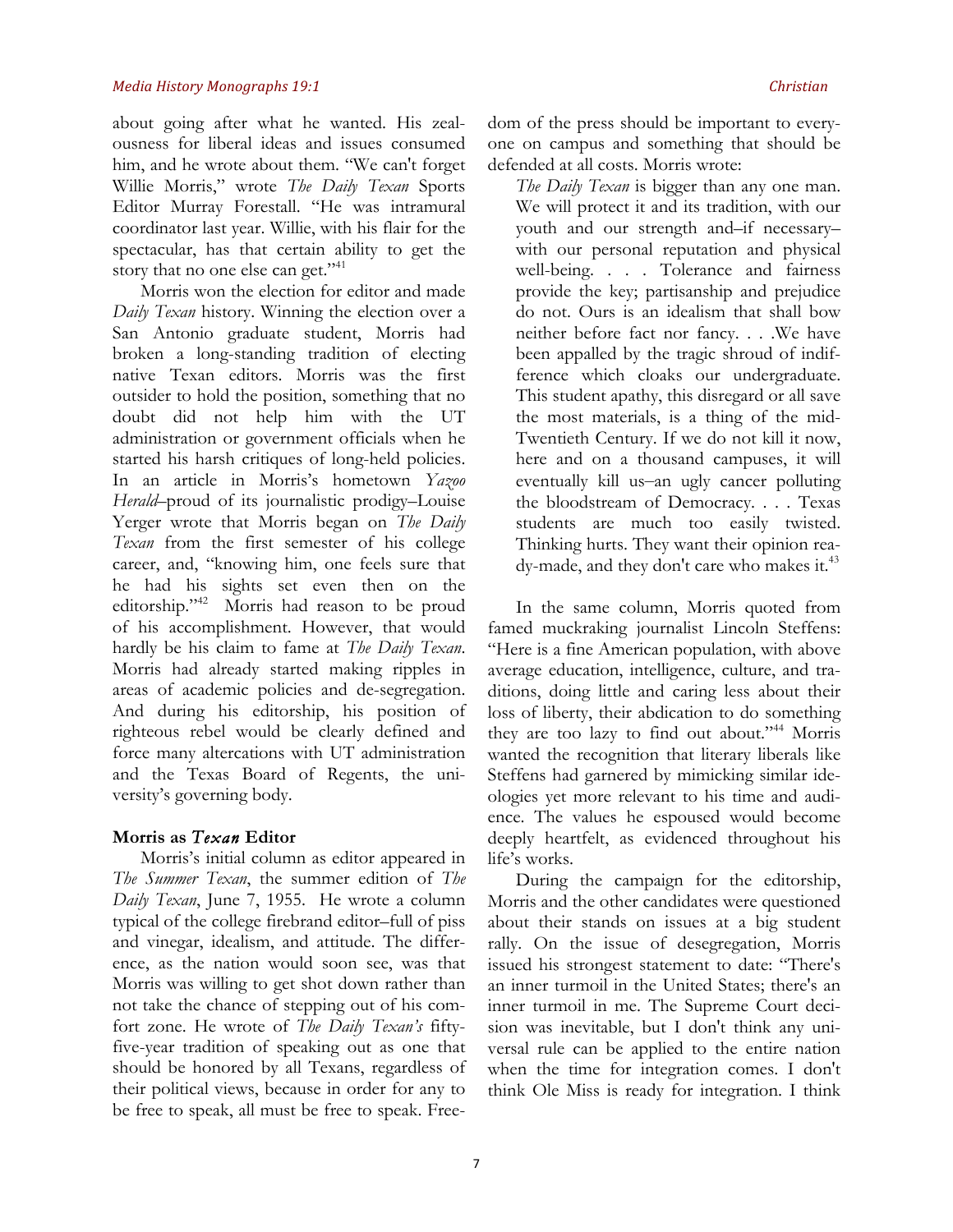the University of Texas is."45 This was not the same fight at the University of Texas as it was in Morris's home state and many other places in the Deep South, which made it easier to make a strong stand in favor of integration. The racial climate in Austin was not comparable to that of the Mississippi Delta, and there simply was not much dissent left by 1954 among the student body in Austin.

In fact, partial integration at UT had begun nearly two years before the *Brown* decision. Following the law school integration, which had occurred in 1950, eleven African-American graduate students enrolled the fall of 1953, including one in journalism. Morris's successor to the "Neighboring News" column he had written as a freshman was the journalism department's first black student, master's student Robert Giles. Giles graduated with his master's in journalism in August 1954. "I don't recall any racial problems in my experience," Giles said, adding he barely knew Morris. "Integration went very well. There was no racial tension at all."<sup>46</sup> Morris portrayed an accurate picture in the pages of *The Daily Texan* of the lack of racial animosity among the students on campus, which would begin Morris's idolization by the student body and vilification by those in power. Yet, his firebrand editorials spoke of troubles in many other schools in the South from which UT was isolated. It was the administration in Austin that was much more concerned about the changes integration would bring. Morris would be editor when the undergraduate desegregation decision was made at UT, and he fully supported the decision. By that time he would have started his fight toward unrestricted press freedom, which would affect all important issues in longstanding Texas politics.

"Morris spent a great deal of his year as editor fighting," according to Copp and Rogers' history of *The Daily Texan*. <sup>47</sup> The "Segregation Decision Due" story was the headline story of the paper July 8, 1955, above the masthead of The Daily Texan in 60-point typeface.<sup>48</sup> Even this was a bold statement from a native Mississippi editor. The headline story of the paper a few days later declared "Desegregation in '56 De-

creed by Regents" in bold 48-point typeface.<sup>49</sup> The editorial in the paper praised the decision. Under the banner "A Historic Decision," he wrote:

RATIONAL AND TOLERANT. That is the University's new decision on undergraduate desegregation, passed here Friday. The University Regents and President Logan Wilson were judicious, humane, and courageous in handing down their edict. Their move, we believe, will go a long way in promoting understanding where understanding is needed, in smoothing raw sociological edges, and in proving to the entire South that tolerance is workable."50

What Morris understood, and others attested to, was that while he was a liberal, he was also a Southerner, and he understood the temperament and stubbornness of the region. Morris believed integration was the correct and moral thing to do, but he believed it would best be achieved through a rational, slow changing of the heart. And he said so. "Many students, this editor included, are of East Texas or mid-Southern backgrounds. For us desegregation has never embodied an overnight maneuver. We will need time to adjust to the change, to temper deep-seated attitudes and traditions." Morris further wrote, "Their action is the stuff of which greatness is made."51 The University of Texas became the first major university in the South to admit black undergraduates, and 104 black students were accepted in the first fully integrated freshmen class in the fall of  $1956$ .<sup>52</sup>

Morris wrote that *The Daily Texan* under his leadership would make the student body think, be informed, and feel something. He asserted his obligation to inform students not only of campus news but also of what was going on in the country and around the world. Morris understood from an early age that a newspaper could be quite a powerful institution. He continued: "A newspaper is no schoolboy proposition. It affects minds, and minds affect people, and people affect other people, and soon there is a sociological reaction that reaches the very nerve-ends of our politics, our education and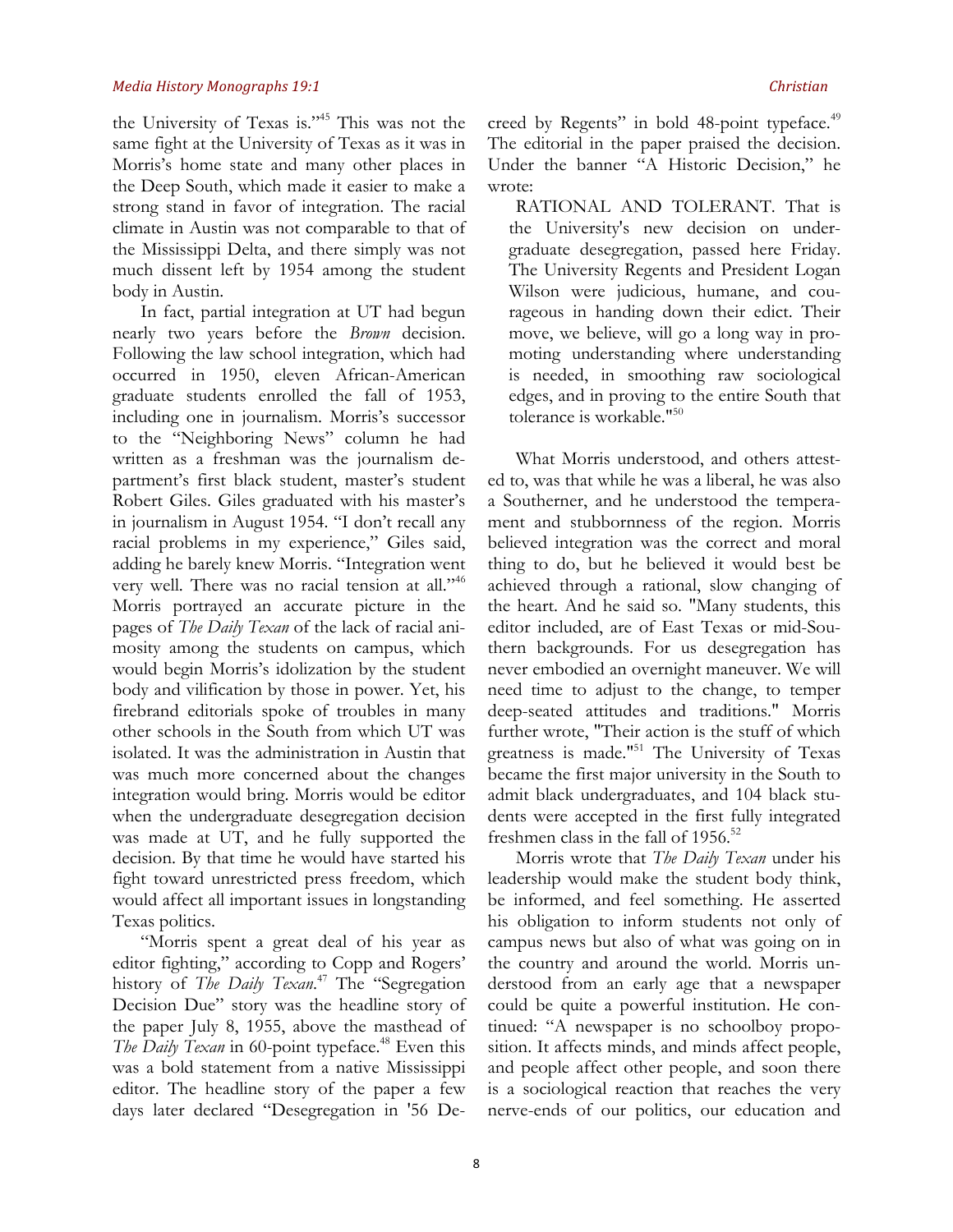our literature."53 He further wrote, "We accept the editorship of this the greatest of all college newspapers, with a confidence and faith–not in ourselves, for that would be blind egotism–but in the men and women of this University. Every word we print, utter, or delete is directed toward their better interests."54

When reading this, one does not doubt Morris's innocent sincerity. Morris anticipated many students would have read this and wondered about the high-strung young editor. He volunteered his unyielding belief in the freedom of the press. He said he had not forgotten that Yankees destroyed his great-grandfather's press during the Civil War. He stated unequivocally that neither he nor *The Texan* would be partisan. Morris wrote he was a liberal "if liberalism means open-mindedness, fairness, and support of change when change is needed. . . . To rephrase *The Texan* has no obligations."55 This lengthy soul-baring column foreshadowed things to come in Morris's world decades later at *Harper's* magazine. He wrote, "As for promises, he will commit himself to one: Should *The Daily Texan* ever become intolerant, illiberal, dependent, apologetic, fawning, or the megaphone of any man or group of men, he will resign without bearing."56 While, as evidence will show, Morris got into bitter fights with the University and the Texas Board of Regents during his editorship of *The Texan*, in the end, freedom of the press and *The Texan* won out. That would not to be the case some sixteen years later at *Harper's*, but Morris, true to his 1955 word in *The Texan*, stuck to his guns.

It must have been apparent to the administration from the start of Morris's tenure that it was in for a fight. Immediately, the UT administration forced the paper to run a disclaimer above all editorials that read that the opinions expressed belonged solely to the writer of the article and the editor.<sup>57</sup>

Changes took place at *The Daily Texan* under Morris's leadership–changes for the better in the world of college journalism. A twenty-three-year precedent was ended by *Daily Texan* reporter Joel Kirkpatrick being admitted to a Faculty Council meeting in the summer of 1955. No

*Texan* reporter had previously been admitted to one of these closed-door sessions. Information and decisions about what took place had been tightly controlled by the administration.<sup>58</sup> Morris took time and space in the newspaper to applaud when the university administration acted to allow more press freedom on campus.

We are heartened by Chairman Tom Sealy's announcement that Friday's Board of Regents meeting will be open to the public and the press. This is a clear departure from the traditional 'closed door' policy. It should be a permanent one.

The people must have the opportunity to know. The officials to whom they have delegated responsibility should be held publicly accountable for their actions and their arguments. Indeed, this is one of the elemental keystones of American democracy.59

## **Freedom of the Press**

His mild-mannered opinions and praise of administration did not last, and during much of his senior year as editor-in-chief, Morris stayed in hot water. Everything became an argument over press freedom to Morris. Even desegregation, which he had expounded on freely several times in *The Texan* and been asked about during the debates for editor, became a rallying cry for freedom of the press the first time Morris did not get his way.

After being the first editor to get reporters admitted into formerly closed administrative meetings, Morris acted recklessly in immediately chastising administration when a meeting just weeks later regarding integration of campus activities was closed to reporters. Morris saw this expulsion as a major setback. Rather than work toward a compromise, however, a halfcocked Morris put pen to paper arguing First Amendment rights were being ignored–despite just one week earlier praising the Regents' decision for allowing reporters into a formerly closed faculty meeting. Morris started making enemies in the administration with an editorial vehemently criticizing the board in the July 12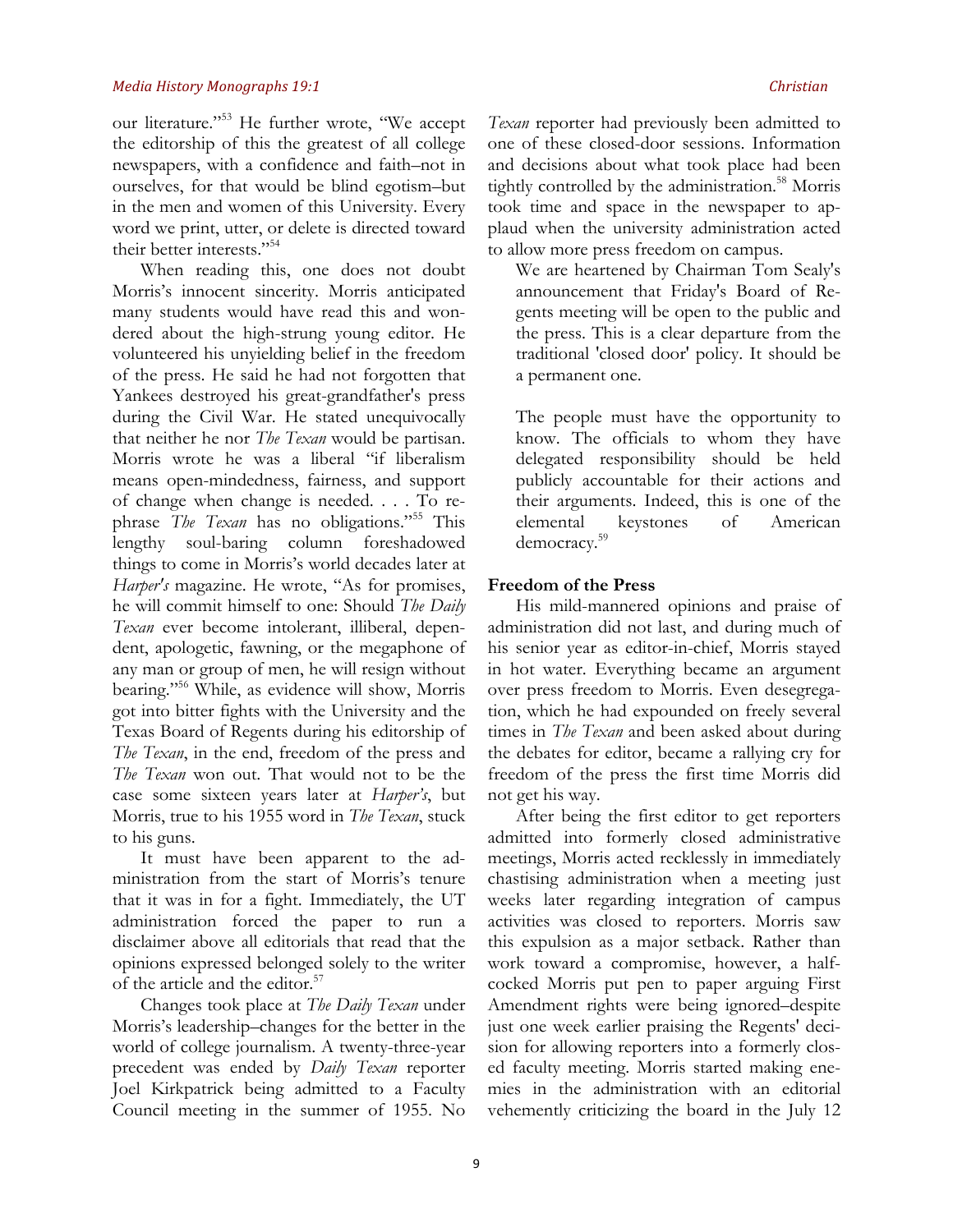paper for expelling two *Daily Texan* reporters from a Faculty Council meeting, thereby making it impossible for the general faculty and student body to know what occurred. The fear of the council, which Morris did not find out until he had published his scathing critique, was that the newspaper would not adequately cover the complexities of campus integration. So the council simply refused *The Daily Texan* the opportunity to get the story wrong.

#### **Self-Promoter or Serious Journalist**

Sam Bradshaw, a classmate of Morris's who remains a friend of Celia Morris, said he saw Morris's interest in campus politics and policies as a way to promote himself. Bradshaw said he liked Morris and never quarreled with him, but the two saw issues quite differently. "He was very friendly, personable, but he was on a mission. Willie was great at promoting Willie," Bradshaw said. "He was sharpening his own ax at the expense of the betterment of the University of Texas."60 Bradshaw said Morris's political views were not evident until he became an outspoken adversary of the oil and gas industry, which Morris argued was more about freedom of the press, in his column in *The Daily Texan*. 61 "Willie started gleaming from the other paper's editors–what they were doing," Bradshaw said. "By spring he was saying, 'You can't censor me. You can't tell me I can't write something."<sup>52</sup>

When Morris took the helm of *The Daily Texan,* it was already considered one of the best college daily papers in the country and was as professional as any newsroom in America, with a city room, two wire servers, and individual offices for all editors. *The Daily Texan* published 171 times a year, totaling 1,590,000 copies, compared to the average college daily newspaper that published 151 times a total of 755,000 copies.63 Most colleges and universities did not publish daily editions of their newspapers. Putting out a daily edition requires much time and research spent on information. It would be understandable to think–like Bradshaw suggested–that by reading these newspapers from across the country that Morris was occasionally swayed or inspired by another article and got information from it to form his own column. However, because of the social climate of the times, it was not uncommon for college papers to cover similar issues from similar viewpoints.

In January 1956, Morris was awarded one of thirty-two Rhodes Scholarships given nationwide to attend Oxford University in England. Rhodes winners are selected based on intellect, leadership, character, and athletics.<sup>64</sup> Morris's grade point average was a mere 2.7, yet one could not discount Morris's national fame during his time as an undergraduate at UT. Few journalism students have articles published in daily newspapers–fewer in national magazines like *Harper's*–as Morris had done while in college. Even fewer still earn the attention of *The New York Times*, which would author editorials in Morris's defense regarding freedom of the press over the oil and gas fiasco. Morris, in fact, was the first UT Rhodes Scholar in a decade, but he received no recognition on his achievement from the president, Board of Regents, or any UT administrator because he had become the enemy of the administration. Morris played off his hurt feelings with jokes that the UT administration had probably had never heard of Oxford<sup>65</sup> and therefore did not realize it an honor for Morris and the university.

Not stopping at the boundaries of the UT campus, Morris began writing in increasingly critical editorials and columns about Texas state and national politics–and framing any criticism as a press freedom argument. In a January 12, 1956, editorial, Senator Searcy Bracewell, chairman of the Senate committee given the task of investigating the state Board of Insurance Commissioners scandal, was lauded for defending the open meetings of the committee. Bracewell was outvoted.66 Morris referred to the insurance scandal as "the tangled web of Texas' latest scandal" in his "Round-UP" column. In a closely related matter regarding freedom of the press, Morris took on Governor Allan Shivers' plagued administration and called for an explanation of the collapse of Texas depository, U.S. Trust and Guaranty. He wrote: "The whole chronology of the explosive U.S. Trust and Guaranty collapse reads like evasive fiction."67 Morris listed all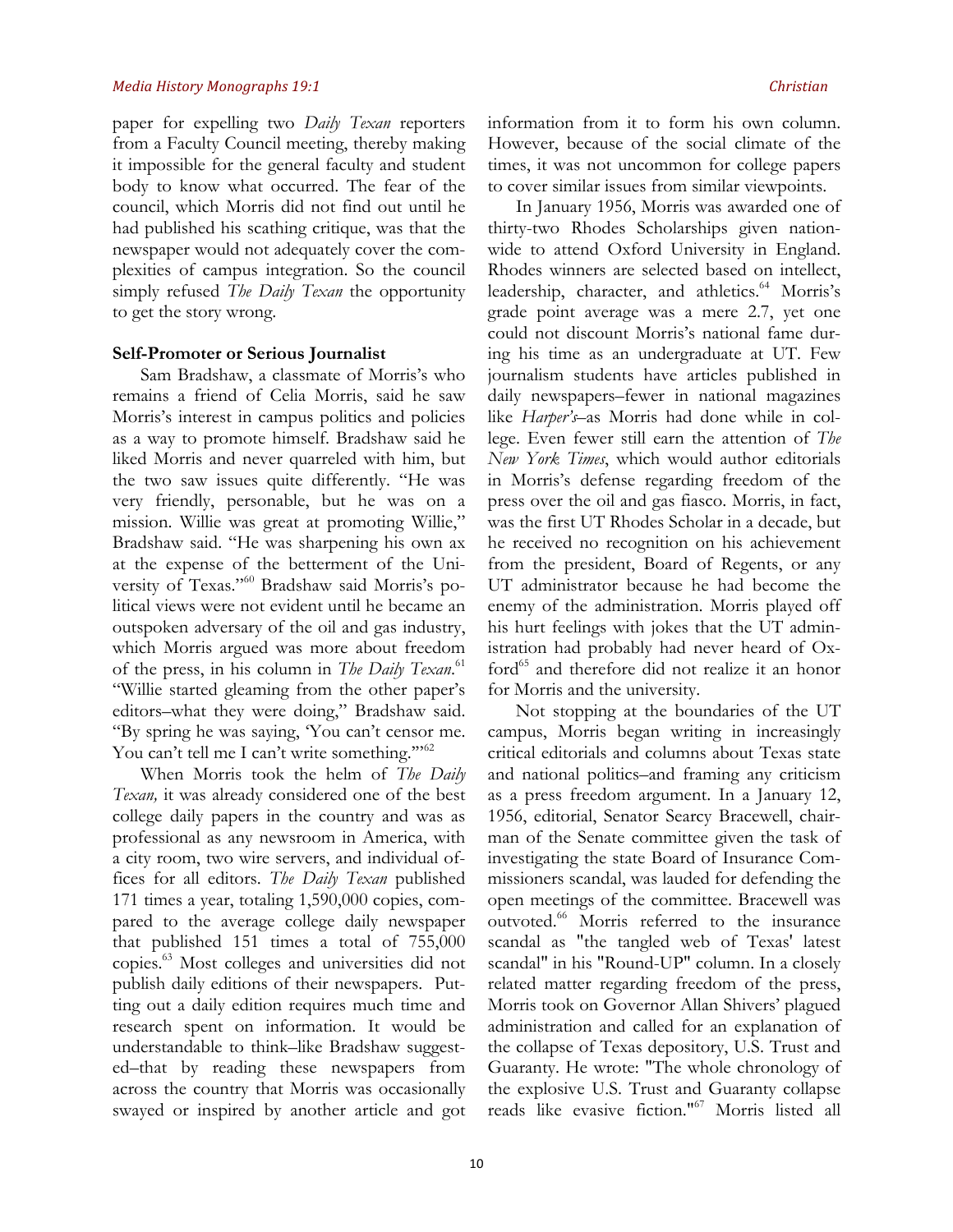questionable activity since an initial warning of bankruptcy in May 1954 by the state auditor Clark Diebel. Nearly 130,000 depositors were ripped off in the fiasco, which made national headlines for weeks.

The ballsy Morris did not let up. He continued his rant about this Texas scandal less than a week later with an equally harsh editorial. He wrote, "The State has been disgraced. Worse, official indifference has never been more obvious. . . . When a newspaper traditionally as conservative as *The (Houston) Chronicle*, and backed by Texas' biggest money, goes against the political grain, Texans should take notes... $.^{68}$ 

Following the lead taken by Dugger at the *Texas Observer*, <sup>69</sup> Morris spoke out in his column and in the paper's editorial for the release of information regarding the operations of the U.S. Trust and Guaranty collapse and the closeddoor meetings the state Senate had held.<sup>70</sup>

Morris began using press freedom as his catch-phrase in nearly every issue beginning in January 1956–often in the headline–regardless of what the underlying issue was. This would be the issue that defined him. Morris was adamant that to let censorship of any newspaper go would eventually erode everyone's civil liberties, and he did not back down from writing so.

Maryland University, Morris wrote, had replaced its Student Government Association Publications Board, previously composed of six students and four faculty members, with a committee of eight faculty and two students. This "implies that the student newspaper at Maryland is now a megaphone for the administration. . . . If we cannot defend our basic American freedoms on the campuses of our state universities, where human dignity and prerogative should flourish for all to see, where indeed can we defend them?"71

Morris further urged every student at UT to be ready to defend against this kind of tyranny, as "the coercive conformity of a conforming age . . . may kill America quicker and surer than Marx and Lenin ever hoped."<sup>72</sup> As any good Southerner would agree, these were fighting words. Yet, Morris did not stop there. On the very same page, he pointed fingers at the "oil Senators" and questioned the morality of a natural gas bill they were supporting.<sup>73</sup> Presidential candidate Adlai Stevenson had gone on national television denouncing passage of the Harris-Fulbright bill saying it did not offer enough protection from would-be unscrupulous gas producers. On *Face the Nation*, Stevenson said an issue that affected the public interest required regulation to ensure the public access to natural gas at a reasonable price. Deregulation only ensured rising gas prices and deeper pockets for oil senators, according to Morris. Little did Morris realize the fight that was brewing. Within a few weeks, he would literally be covered by the Texas oil controversy.

Ignoring any criticism over his actions, Morris continued his personal quest toward press freedom. When free expression took a hit on a North Carolina campus, it did not go unnoticed by the opinionated Morris. Despite being deeply embroiled in a time-consuming battle over editorial constraints at UT, Morris seemed almost obsessed with his mission. The co-editors at the University of North Carolina-Chapel Hill, Ed Yoder and Louis Kraar, faced a recall election after publishing an opinion column in which they complained of college athletics, in particular of the hiring of the head football coach, Jim Tatum. Both editors stated it was not the opinion of the student body, merely their own. Still, students signed petitions asking for Yoder's and Kraar's removal from the paper. Realizing the parallels in their situation to his own, Morris wrote, "We cite these developments, not because they are bizarre, but because they strike rather close to home: here and on a hundred campuses."74

Yoder and Morris met through their respecttive editorships, Yoder said. "We both got into trouble and so our first contact was writing sympathetic pieces about the other's difficulties, and more generally, comments on the issue of freedom of the press," he said. Ironically, Yoder and Morris would both be chosen as Rhodes Scholars and study together in Oxford, England.<sup>75</sup>

At the beginning of February 1956, above the editorials, Morris began running the follow-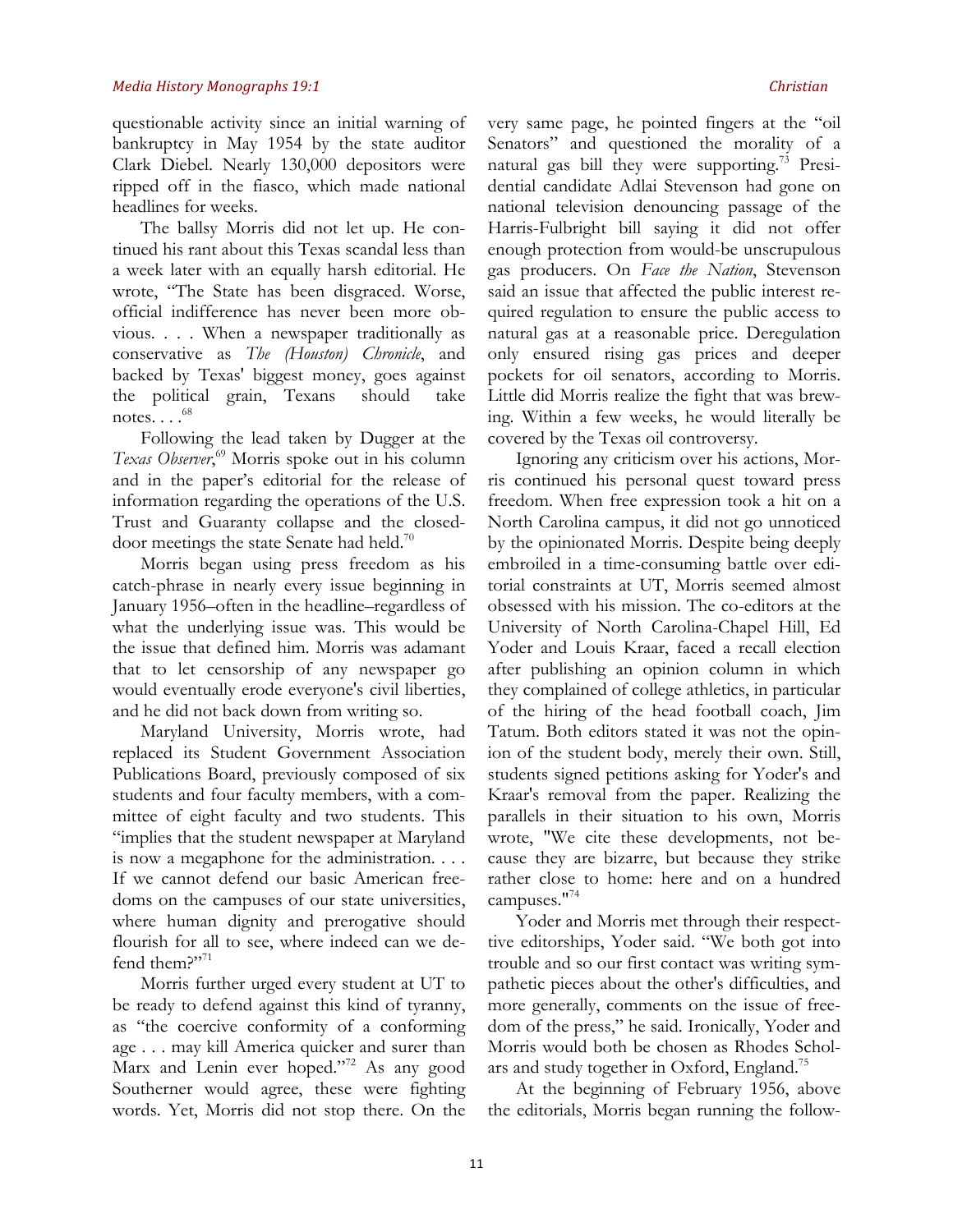ing sentence in italics, presumably as a result of the Yoder-Krarr incident in North Carolina. "Opinions expressed in *The Daily Texan* are those of the editor or the writer of the article and not necessarily of the University administration."76 Underneath it, in the February 3, 1956, edition, was another request for the Board of Regents to keep meetings open, as is the right of the Texas taxpayers.<sup>77</sup>

## **Texas' Twin Deities**

In *The Daily Texan*, Morris fought against passage of the bill to deregulate natural gas from the Federal Power Commission, known as the Harris-Fulbright Bill. That would be his legacy politically, and it leaves one to wonder if it was the deregulation he wanted so much or rather his hatred of being told what he could not print. Regardless, *The Daily Texan* was inarguably not a typical college newspaper, which tackled issues like dating, curfew, classes, and parking woes. Whether or not Morris believed in every stand he took remains up for debate. What is not is the fact that he got students and the administration involved in events and issues that affected them in a way that few college newspaper editors at UT had ever done.

Bradshaw said the Board of Texas Student Publications, on which he was a student member, went along with Morris's vapid criticisms opposing the end of federal control of natural gas until it "became excessive."78 Bradshaw grew up in the oil fields and realized he had a better understanding of the need to repeal the federal government's control. He said, "It was clear the repeal would be a great benefit to the University of Texas, the state of Texas, and all other producing states."79 Morris did not understand or care. "His position was basically a political one that would create controversy, which helped his self promotion," according to Bradshaw.<sup>80</sup> The more obvious it became to the Board that oil and gas was his cause du jour, the more the entire board and faculty turned against him. Bradshaw remembered an advertising professor calling Morris a propagandist.<sup>81</sup>

DeWitt Reddick, the acting chair of the School of Journalism agreed with Bradshaw's

summation of Morris. A major problem he had was getting the facts straight, Reddick said. Reddick recalled one editorial in which three of the seven sentences had factual errors. Rather than admitting he had made an error, Morris told Reddick, "it's the idea that counts." That was something he had to unlearn, Reddick said, and his time at *The Daily Texan* forced him to learn to word his editorial opinions from his head based on facts rather than using emotional heartfelt half-truths.<sup>82</sup>

However, one Texas troublemaker came to his defense. Well-known Texas writer Frank Dobie, who had been fired from his teaching job at the University of Texas in 1946 after campaigning for Dr. Homer Rainey for governor, sympathized with young Morris.<sup>83</sup> Dobie's letter, however, was censored by the Board. The *Texas Observer* obtained it and printed it in its entirety.<sup>84</sup> Dobie argued that the oil and gas issue was merely the latest issue the university was using to silence any opposition to the status quo with liberal ideas. Dobie wrote that the Regents thought that if "16,000 students and several hundred faculty members would confine their interests to football, parades, Dad's Day, Dead Week and no blunder bigger than a comma blunder, we'd have a peaceful institution."85 Dobie believed this bordered on totalitarianism and could not be ignored.

The TSP board, which had a student majority, also had five faculty members. Two of the six students were Morris's fraternity brothers, and three were editors of the newspaper, yearbook, and campus magazine. Three of the faculty members were journalism professors, so it would not have made sense for them to be opposed to press freedom as Morris suggested. Bradshaw said it was Morris's desire to make a name for himself and not the loftier "freedom of the press" that Morris cared about. "Willie pursued these editorials and the controversy for his own benefit even when it was contrary to the best interests of the University of Texas and the State of Texas," Bradshaw said.<sup>86</sup> The criticism did not silence Morris. He had found his sticking point. The school administrators and state and national government officials might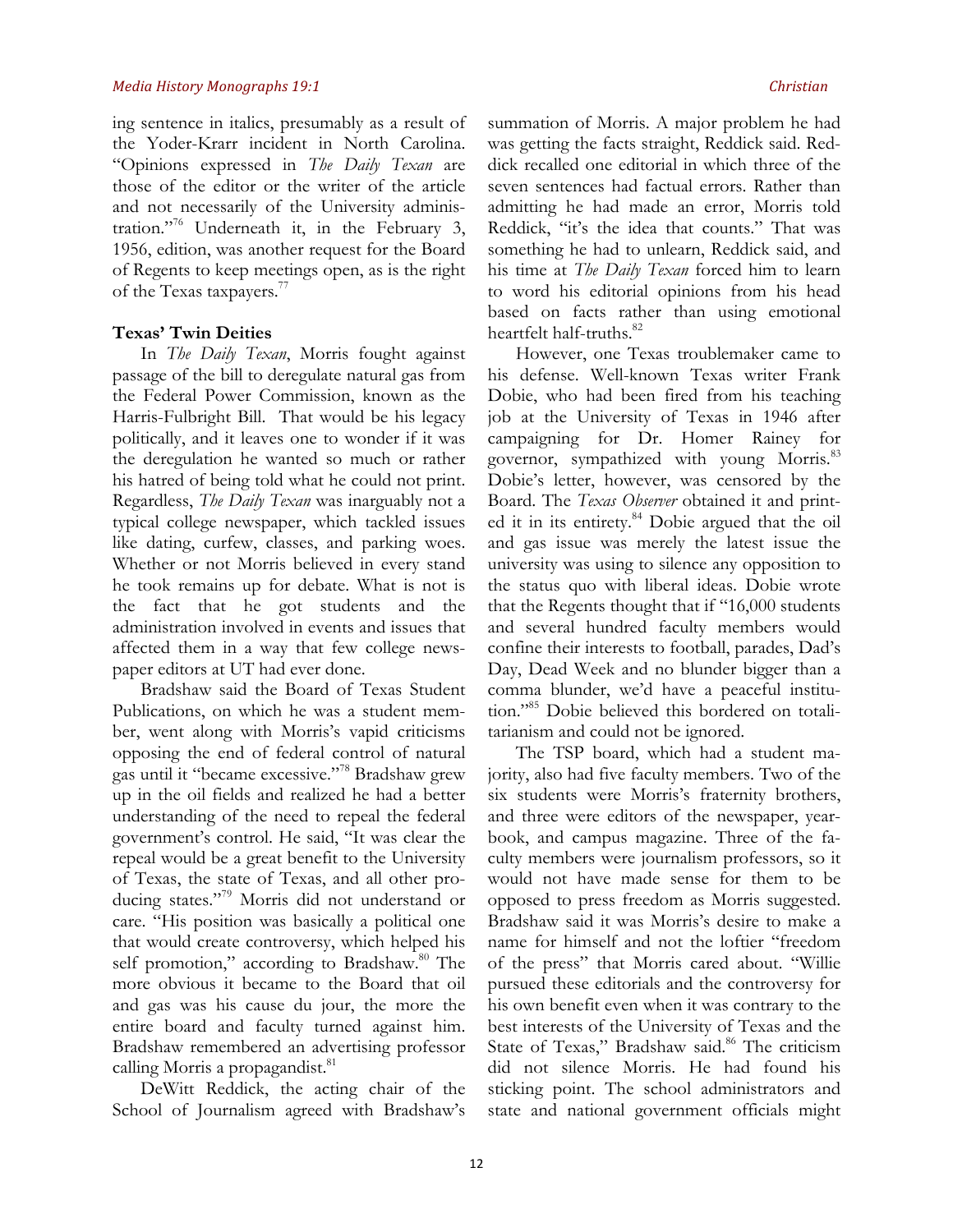have been able to ignore his earlier innocuous arguments over issues that had already been settled, but his overt attack on the Texas way of life cloaked in a call for constitutionally protected press freedom could not be ignored.

Press freedom had become his immutable clarion call. Arguably, his most famous editorial appeared February 7, 1956. The headline was printed above the masthead of *The Daily Texan*. 87 He listed the reason for this editorial in bold type: "However, the editor firmly believes with a conviction born of everything noble and decent in our American philosophy that the trend has been toward absolute censorship of *The Texan*. He has also seen this trend is [*sic*] not exposed before the nation's public, it will destroy us."88 A disclaimer at the top of the editorial read, "This editorial was rejected for publication by the Editorial Director of Texas Student Publications, Inc., and the acting Director of School of Journalism but was approved later by a majority vote by members of the Board of Texas Student Publications at a meeting Monday night." This was followed by "DON'T SKIP THIS EDI-TORIAL," in all capital letters.<sup>89</sup> "He got the attention of legislators, government; these people didn't think this was a joke," Bradshaw said. $90$ 

The majority of the front page of this edition dealt with the censorship issue. In the February 7, 1956, issue, the lead news story headline read: "Banned Editorials Accepted After Fivehour TSP Meeting," with a lengthy sidebar on the history of censorship at *The Daily Texan*.<sup>91</sup> Page Three in its entirety was devoted to press freedom articles produced both in-house and comments and writings of famous political philosophers–Thomas Jefferson, Walt Whitman, Horace Greeley, and Herbert Hoover.

Morris elaborated on why both *The Daily Texan* and society were in danger from censorship. In all capitals he wrote: "A SOCIETY THAT ENCOURAGES STATE INTERVEN-TION INTO IDEAS WILL FIND ITSELF AN EASY PREY TO STATE INTERPRE-TATION IN OTHER REALMS AS WELL."<sup>92</sup> He became increasingly adamant in his editorializing about censoring the newspaper, and at the same time sarcastic in his presentation– running a serious, damning editorial "Regents' Latest Decision Would Kill Texan."

Morris wrote intending to evoke fear in the students and faculty. He wrote if the newspaper could be silenced, it would be easy to silence an individual from expressing opinions. He wrote that the paper could not back down else it would be destroyed. And Morris believed the use of House Bill 140, which prohibited state funds from being used to influence political elections, being used to silence criticism was wrong. "The intent of the Legislative rider on appropriations bills was to prohibit State money from being spent on partisan projects. To deny *The Texan* the right to criticize measures and issues is a dangerous misuse of the rider." Likening *The Texan* predicament to that of revolutionary days of both American freedom and press freedom, he compared his cause with that of American patriots. "The tradition of American democracy, with its Jeffersons, Franklins, and Pulitzers, is on our side, and the issues have never been more tightly drawn. We feel the faculty and the students are with us. We have no fears," Morris wrote.<sup>93</sup>

The Board of Regents, however, did not see it this way. The Regents believed Morris and *The Daily Texan* were going out of the way to make an issue where there should not be one. Regent Claude Voyles said Texas received two-thirds of its tax revenue from oil and gas, and to be against the critical Harris-Fulbright natural gas bill would be self-defeating to *The Texan* and the university.<sup>94</sup> The bill would have exempted independent natural gas producers from the jurisdiction of the Federal Power Commission (now called the Federal Energy Regulatory Commission), as they had been under since the Natural Gas Act of 1938. After the bill's passage by Congress, President Eisenhower vetoed it, much to the dismay of the Texas oil industry. In the editorial that ran beneath the one on the Harris-Fulbright Bill, Morris again took to satire and printed "Let's Water the Pansies." This editorial sarcastically urged students to water the flowers in front of the Union and urged the adminis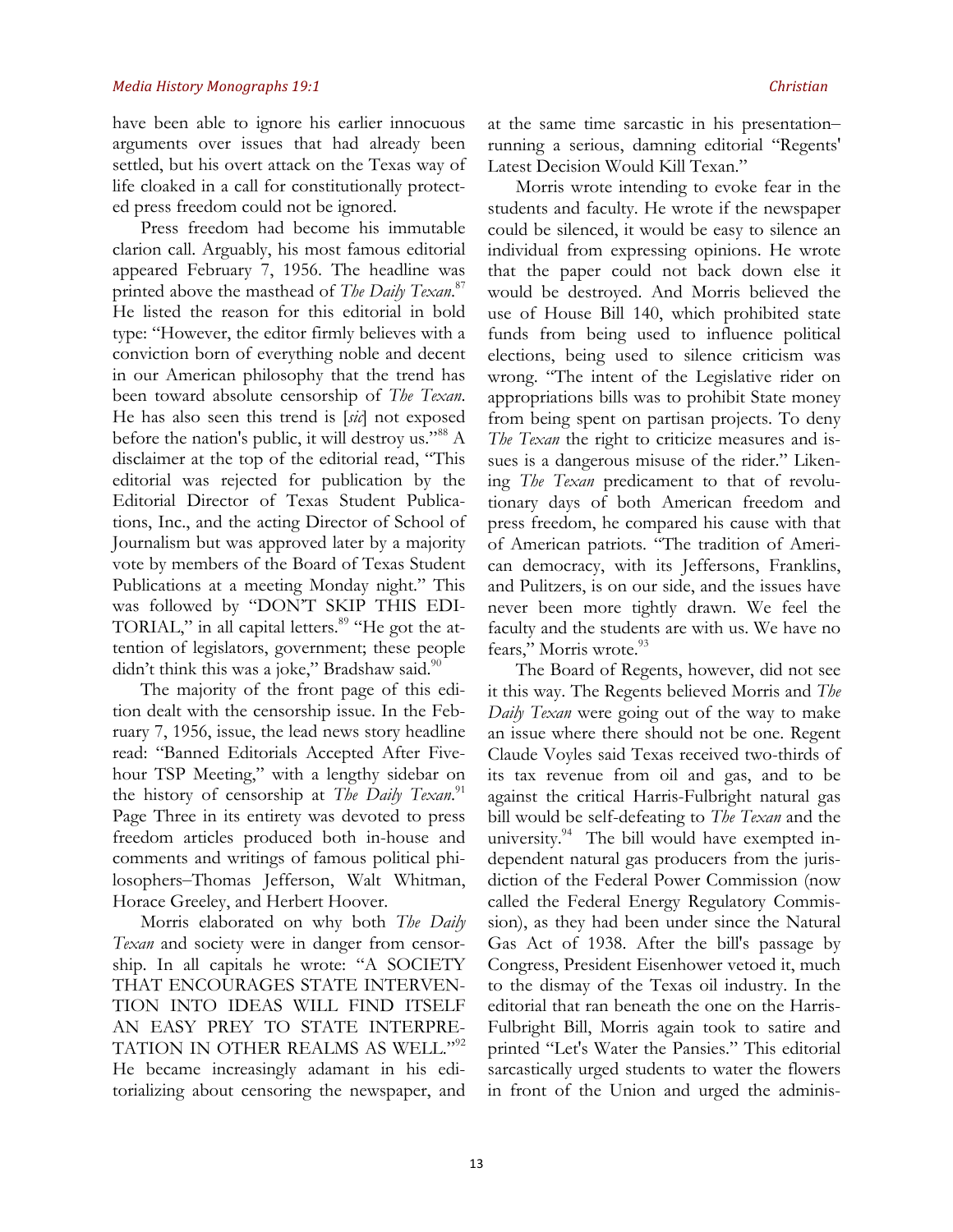tration to appoint a Pansy Watering Subcommittee.<sup>95</sup>

In the next edition, Morris ran an editorial on the front page arguing for academic freedom. He stated his position on what he believed was the Board's erroneous defining of House Bill 140, prohibiting state funds to be used to "influence elections or legislative measures." The Board of Regents had used it to infer that off-campus readers of *The Daily Texan* may be influenced by the editorials. And since *The Daily Texan* was funded by the state it was not legally permitted to comment on controversial national or state issues.<sup>96</sup> Morris wrote that everyone  $$ not just the student body–had his American civil liberties at stake.

The Board of Regents and the university administration held a meeting to discuss with *The Daily Texan* the implementation of a more rigid interpretation of the Texas Student Publications Handbook. A new deadline was set for editorial page articles of 9 a.m. instead of the previous 5:30 p.m. so that editorial opinions might be more closely scrutinized.

Morris tested the new policy by submitting guest editorials from *The New York Times*, the most respected paper in the nation, and writings by Thomas Jefferson on press freedom. Both failed to pass muster with the TSP board because the material did not present a balanced view and not enough material was there to promote further discussion on the matter.<sup>97</sup>

## **Students on the Censorship**

From liberals to self-proclaimed arch conservatives, students wrote letters to the editor in support of Morris. A student who emigrated in 1954 from Argentina because of the fascist political regime in his country and a student who said he disagreed with nearly editorial Morris ever printed were in complete agreement that the student editor, as a duly elected representative of the student body, should have the right to publish an opinion on any issue without fear of censorship or reprisal.<sup>98</sup> Students were outspoken about the censorship controversy. In the same edition, another article about the problems of Yoder and Kraar at North Carolina appeared with inferences that similar student presses were also being investigated at Louisiana State University and the University of Minnesota.<sup>99</sup>

The Student Assembly also backed Morris, passing a resolution in support of a free editorial policy by 25-1.100 *The New York Times* supported the young whipper-snapper, too. On February 10, the nation's paper of record reported the story of the dispute over the editorial on the gas bill, giving it much more publicity than if *The Texan* had been allowed to print the dissenting editorial in the first place. According to *The Times*, the editorial "was rejected by the faculty editorial director on the grounds that material on the other side of the issue had not been presented in balance."<sup>101</sup>

Two days later, the Texas Student Publications Board issued an attempted compromise with Morris and *The Texan* staff regarding the turmoil brewing between the editor and the state's Board of Regents. The publiccations board, composed of five faculty and five students, suggested:

•Morris to avoid "facetiousness" in his editorials

•The controversy over editorial censorship should take up much less space in the newspaper

•Good judgment should be exercised when discussing controversial matters.<sup>102</sup>

*The Texan* responded with its own expectations to have:

•an independent newspaper

•freedom to cover all news

•freedom to make editorial comment on such news

•freedom of the editor to express his personal views

•Labeling of all editorial comment explicitly as editorial comment. 103

Morris responded, "If I submit to any restrictions, we will be fighting censorship with censorship, but I realize the wisdom of the board and in a broad sense the suggestions are good. I accept the suggestions, but I will not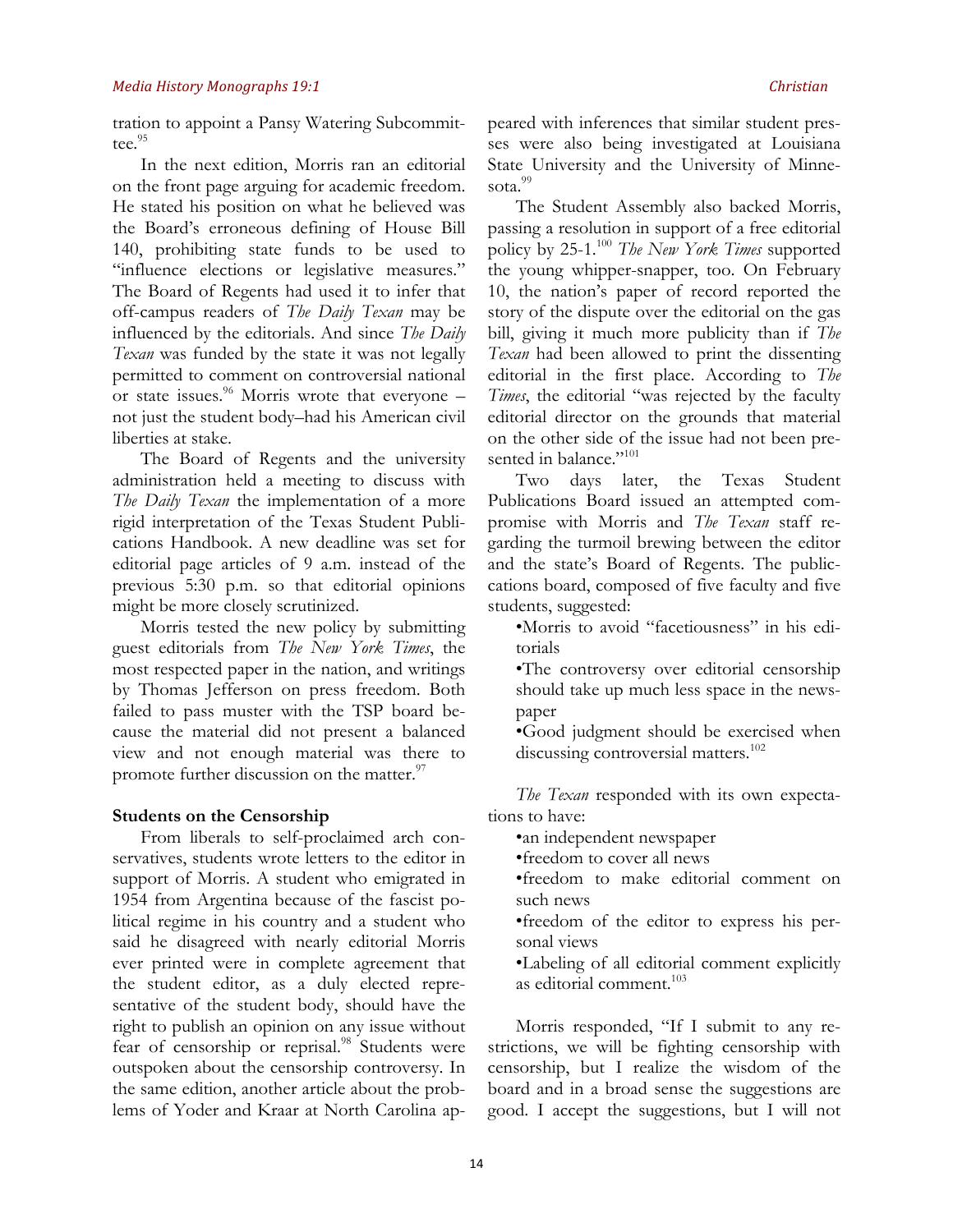under any circumstances accept any restrictions."<sup>104</sup>

The first sign of tempers cooling came in February 1956. Dozens of letters from students were printed calling for a consensus for the good of the university even though it was evident to Morris that "a student editor in Texas could blaspheme the Holy Spirit and the Apostle Paul, but irreverence stopped at the wellhead."105 Still, pragmatism had to prevail. Most UT students, like the elected officials and Regents, had ancestral and political ties to oil and gas, something Morris had not considered. Claude Voyles and Leroy Jeffers were the two most vocal board members who argued for *Texan* censorship. Voyles was an Austin rancher and oil operator, and Jeffers was a Houston attorney who represented management in labor relations cases. The chairman of the board, Tom Sealy, was a Midland attorney with oil and gas royalty interests.106 Sealy told the UT faculty not to fear, that "Some misguided individuals have used the term to promote movements or doctrines which are entirely foreign to education. . . . It is associated in the minds of many with left-wing elements."107 Sealy further implied that it would be wise to "avoid ill-timed and ill-advised public acts or utterances which may do serious harm to you, to the University, to your profession, and to education in general." His comments injected a fear into the faculty of being aligned with communism, something Morris had suggested of those who would try to silence any opposing ideas.<sup>108</sup>

Finally, on Feb. 15, a definitive answer was given on the use of the House Bill 140 interpretation. Bill Wright, attorney general for the Students' Association, issued a statement that House Bill 140, Section 4, Article VI, which the UT Board of Regents had been using to censor *The Texan*, based on state funding, could not be interpreted that way. Wright further stated he had consulted thirteen other attorneys and not one agreed with the Regents in the matter. "If H.B. 140 could be construed to apply to the newspaper's operations, it would have 'terrifying implications' against students and faculty members of the University," Wright said.<sup>109</sup>

Unbelievably, a week passed with no action from the university administration on Student Attorney General Bill Wright's interpretation of H. B. 140. In the February 22 issue, an editorial appeared urging immediate action.<sup>110</sup> The immediate action Morris was requested was not met, however. The next action taken was the censorship of *The Texan's* editorial four days later. The reason given by Harrell Lee, Texas Student Publications editorial director, for the rejection of the editorial was it "was 'unduly partisan' and not in line with 'wise editorial management."" The editorial stated part of an article reprinted from the *Amarillo News* that it would not endorse Texas Gov. Allan Shivers for another term in office. Morris chose to run a blank space in the place the editorial would have been printed under the bold headline "This Editorial Censored" and beneath it "The Editorial Director of Texas Student Publications has invoked his right to withhold until TSP Board consideration. See story, Page 1. -Ed."<sup>111</sup>

The February 28 editorial, "Drastic Implications: Ike's Gas Veto Shuffles Political Scene– Far Too Many People on Far Too Few Limbs" was censored as too controversial and withheld, as well. Still, UT President Logan Wilson held no conference to discuss matters prior to making the executive decision to ax the editorial.<sup>112</sup> The censorship by the administration tactic backfired, however, and the story and editorial were published in newspapers across Texas and by the Associated Press. *The New York Times*  again picked up the story on February 29, and printed a story on the withholding of an editorial on the "political consequences of the veto of the natural gas bill," in which Morris stated that the president's veto of the bill "served the best interest of the nation" because it would have exempted gas producers from the federal government's ability to set a fixed price.<sup>113</sup>

The Board of Regents and/or the UT Administration censored or openly objected to editorials authored by Morris opposing the Fulbright-Harris natural gas bill, in favor of integration and higher state taxes on oil and gas, and critical of Gov. Shivers and other state and national politicians.<sup>114</sup> This added credence to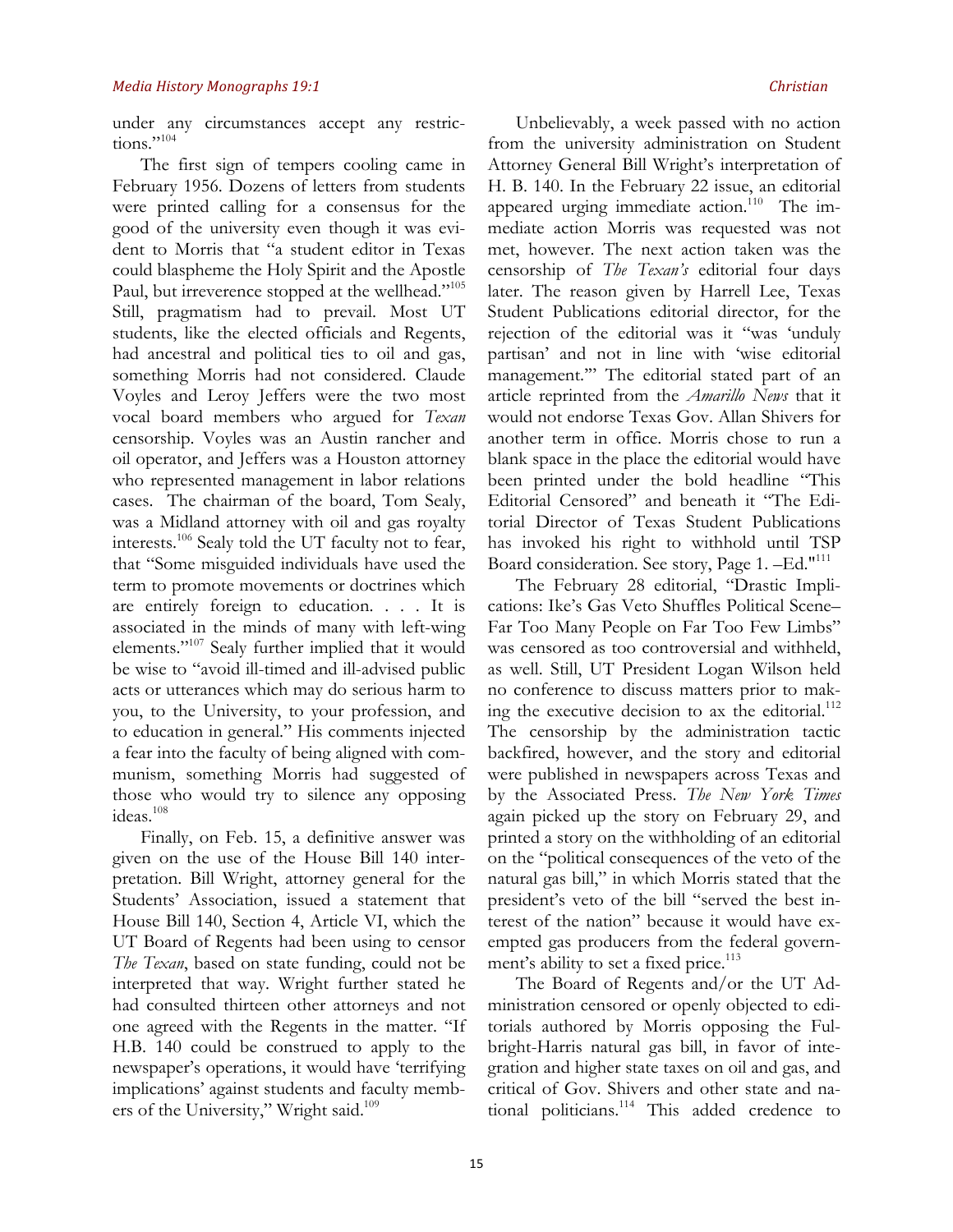Morris's belief that they just wanted to silence the dissenting voice when it came to money and power.

In order to save face, the student faculty publications board conceded there were "some errors of fact and some instances of questionable editorial presentation." The board also "asserted the right of the editor to express his opinions on state policies if he has laid a factual basis for them." <sup>115</sup> Morris was the sole dissenting vote on the committee because he refused to admit any wrongdoing. Morris's lack of ability to compromise would continue to plague him throughout his life.

College newspapers across the country began openly defending *The Daily Texan*, including newspapers at the University of North Carolina, plus *The Daily Iowan*, *The Kansas State O'Collegian*, *The Baylor Lariat* and *The Mississippian*. An editorial stated more than one hundred college campus newspapers had sent notice they were on guard for this at their schools, as well. *The New York Post*, also, sent Morris notice of its "campaign in the Texan's behalf."116 Further, *The New*  York Times,<sup>117</sup> which had published one of the rejected editorials, planned a series of articles on the censorship controversy.

Morris had definitely made a lasting mark not only at *The Daily Texan* but also across the country on campuses and at major metropolitan dailies reaching millions of readers. While criticism of Morris was warranted in some regards, particularly by those more in tune with the Texas oil industry, the problem was that the Board and the state officials and Morris were at cross purposes. Morris only saw this as a First Amendment issue, and he dug in his heels at the suggestion that the censorship had to do with his presenting half-truths based on misinformation or lack of understanding on oil and gas. Morris was most undisciplined in his approach, which in turn came back to bite those UT journalists who followed in his footsteps because of the strict rules put in place to prevent this reoccurrence in an unrestrained editor.

*The Texan* on March 22, 1956, printed: "*The Texan* censorship issue, quiescent for weeks, is again quite real. The danger now comes from

within."<sup>118</sup> The Board of Regents scheduled an April 5 meeting to announce results of the reappraisal of the Texas Student Publications Handbook. The subcommittee of the board listed its five-page recommendation, which the editorial called "highly dangerous." While allowing for some criticism by the editor, the board stated writers should not publish anything "likely to create ill-will among those who exercise some measure of control over the University's appropriations,"119 the same thing the Board of Regents had said all along using both the Student Publications Handbook and H.R. Bill 140.

Morris's strong opinions provoked a few outspoken opponents from the student body. The entire left two columns of Page Six of the March 25, 1956, issue were devoted to welldocumented and informed letters from dissenters attacking Morris's behavior, word usage, and insensitivity to opposing views.<sup>120</sup> Morris's decision to print the letters further contributed to his position that his was a noble stand for a free and uncensored press.

This same week Morris's first piece appeared in a national magazine, calling even more attention to the tensions at UT. "Mississippi Rebel on a Texas Campus" appeared in *The Nation* March 24, 1956, and solidified Morris as an up-andcoming journalist to watch on the national level, as a Southern liberal trying to bring the University of Texas into the mid-twentieth century. Morris wrote of the censorship controversy and the seemingly scandalous (if not illegal) behavior of the administration regarding the entangling of the education system to promote passage of the Harris-Fulbright bill that would have deregulated the oil and gas industry. He stated in the first sentence the issue was much deeper than it appeared in the newspaper. "The controversy transcends the locale. It represents a typical intrusion of state politics into education," Morris wrote. "It underscores the coercion exercised by economic interests whose endeavors to mold conformity and stifle dissent are rather prominent in our country today."121

Morris believed he was on the side of righteousness, and he would continuing to refuse to back down from perceived immorality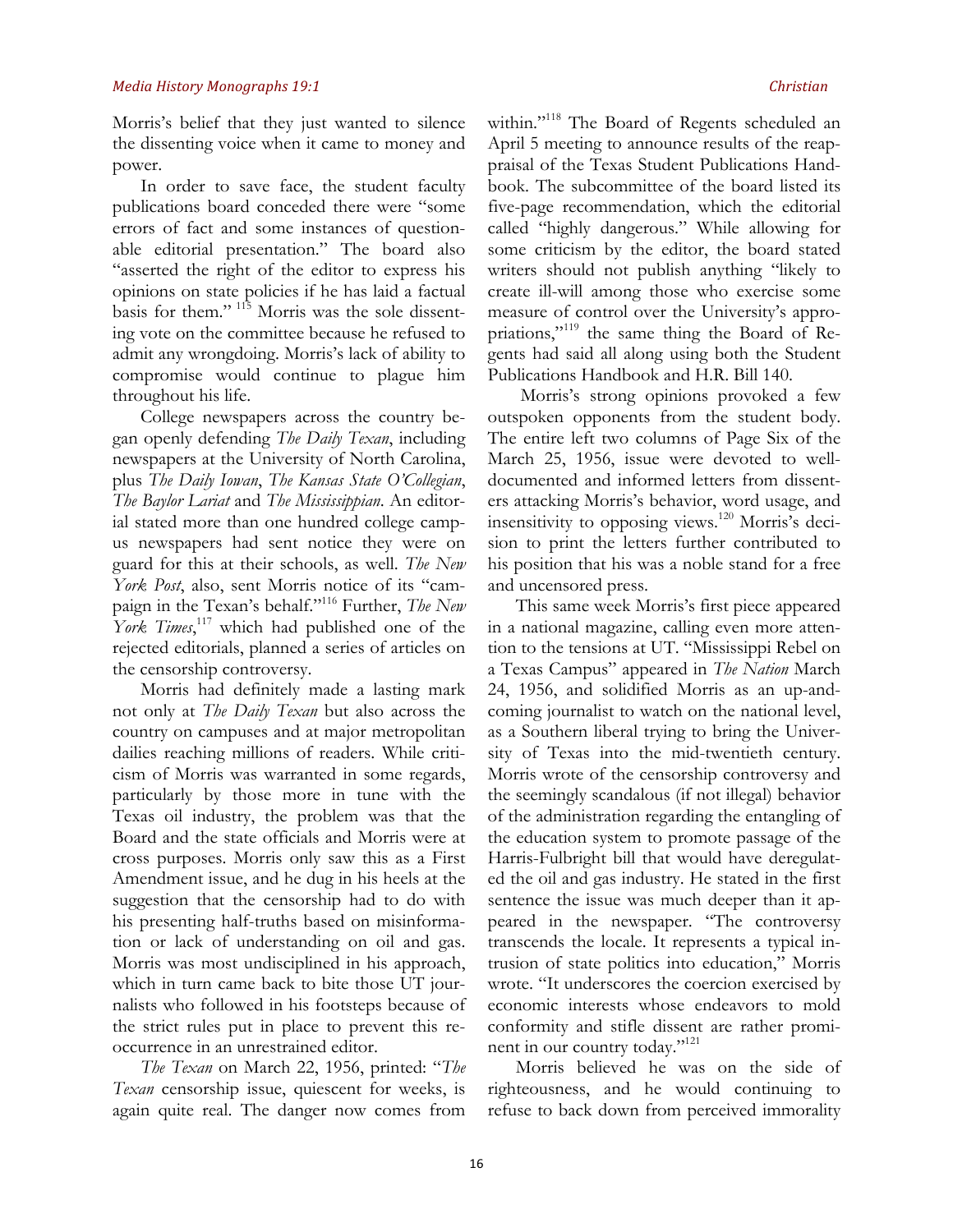and unethical practices throughout his career, even when that meant leaving behind a lucrative or life-changing professional opportunity. He remained true to his causes and to fighting a losing battle against the commodification of American culture toward the greater good of an informed society and believed society was intelligent enough to make up its mind for the good of all, if given access and opportunity to all information and sides of controversial issues. In many ways, his Southern stubbornness was always evident. In other ways, he fought what he believed hypocritical–segregation, status quo, authoritarianism.

## **Conclusion**

As Morris's reign at *The Texan* came to an end, he ran a review of the biggest editorial issues. Noticeably, the editorials chosen were not the harshest or the ones that provoked the most ire or a national response. Rather, they were the best written and most literary. His advocacy editorials were not forgotten either. The freshmen car ban, increasing professors' salaries, and the death of a student were all dealt with in a thoughtful and introspective manner, as one might expect of an English major. The two issues that graced more of the editorial pages during the 1955-56 school year than all the others added together–segregation and censorship– were simply listed among the highlights. The editorials Morris chose to reprint were those written with a cool head and temperate pen.

Morris's final issue as editor came out May 20, 1956. It was written neither by a jaded nor an innocent young man but one who had grown both in wisdom and in writing ability:

One final word on *The Daily Texan* controversy before the defense rests its case.

The year has been a clamorous one, simply supplied with its vicissitudes, but it has served to prove one point: free expression at this largest of Southern universities has undergone a trying chapter.

The 55-year freedom of *The Texan*, of course, has suffered a telling blow. An associate professor of journalism will remain in these offices each publication night from 6 p.m. to 2 a.m., checking all editorial and news matter. No longer may *The Texan* discuss "personalities;" it must now limit itself to "issues." And the editorial director of the three student publications has now become "editorial manager" solely of *The Texan*, in itself indicative of the trend.

This was the price paid for the editorial treatment of certain dangerous state issues.  $\ldots$ <sup>122</sup>

In closing, one got the distinct impression that in the end, Morris wanted to be remembered as much for his literary words as for the issues he thought were important. This, too, would be his life's pursuit. Morris's final column eloquently drew readers into a dissertation of his strong disdain of the evils still afoot on the UT campus and throughout the nation. He wrote that it would be the job of a free newspaper to announce those wrongdoings.

Mike Quinn was managing editor under Morris at *The Daily Texan* and later became a journalism professor at UT. In an interview with the *Austin American-Statesman* in 1999, he recalled that Morris was wise beyond his years and fearless in his liberal views.123 Morris's legacy remains active today at *The Daily Texan*. Nearly ten years after his editorship, Morris told *The Daily Texan* that the administration at UT had tried to "stifle some of the very ideals it spawned."<sup>124</sup> The oil and gas promoters who controlled the state were also trying to control the university, and the prevailing idea was that the system was fine the way it was, but Morris disagreed vehemently and as editor made people not only on the campus but across the country pay attention. By doing so, Harris-Fulbright bill and the anticipated affects of its passage got much more attention that it would have otherwise. The attention Morris brought, in fact, may have played a significant role in the bill's being vetoed by Eisenhower, who had originally supported the bill.

In the 1956 yearbook, *The Cactus*, Morris wrote of his tenure over *The Daily Texan*, "This was an unusually noteworthy year for a liberal, hard-hitting *The Daily Texan*. A heated controversy with the Board of Regents concerning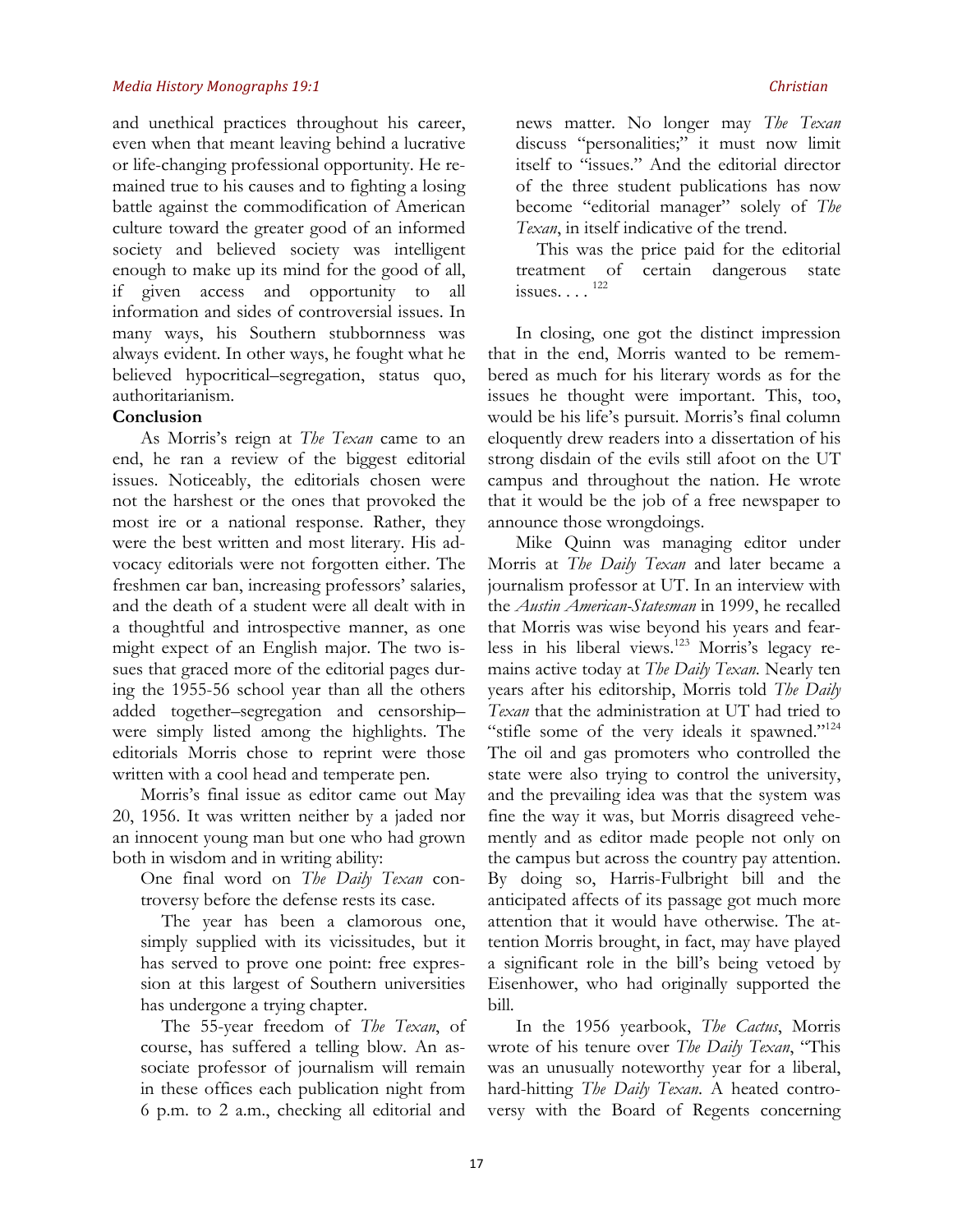editorial policies made national headlines. The 1955-56 *Texan* pioneered 'a new concept of college journalism,'" according to *The Houston Post*. *The Texan* had never before taken on controversial subjects not directly pertaining to campus issues. 125 In a 1980 retrospective in the *Houston Post*, Elizabeth Bennett wrote, "Under Morris's leadership *The Texan* stuck to its guns, maintaining that a campus newspaper's duty was to cover all issues, no matter how controversial."<sup>126</sup>

Morris received a letter from a former journalism professor and supervisor of the University of Oklahoma' *Oklahoma Daily* student newspaper in 1983. Louise Moore wrote she had come across a file of hers from 1956 with clippings she had saved from *The Daily Texan*, which she still considered the best campus newspaper in the country. She wrote, "This is an overdue fan letter." Moore had followed his career throughout the years.<sup>127</sup>

In 1999, *The Daily Texan* published a one-hundred-year retrospective, and honored its most famous editor, with these words: "Morris stood tall against an administration hell-bent on shutting him up. He hollered for integration, for intellectualism, and for an end to corrupt 'business as usual.' In response, the Tower installed barrier after barrier to keep his content 'to a college yell.'" Throughout the decades, Morris never truly left *The Texan*, offering advice any time it was asked for by an editor needing an extra shot of courage.<sup>128</sup> Morris wrote the foreword for this one-hundred-year retrospective three months before he died, and it was obvious he considered his time there of utmost importance to the editor and writer he became. He admitted to making some "youthful mistakes" during his tenure, but he believed he was fulfilling a duty in speaking out for right. $129$ 

During his tenure at the University of Texas, Morris awakened a new breed of college journalists. College rebels had all but disappeared by World War II, and many who have studied the 1950s have reported political rebellion to be dead on campuses during this time. However quiet post-war campus life might have been in Texas, Morris revived it in a big way during his 1955-56 editorship. $130$ 

Morris, who graduated magna cum laude and a member of Phi Beta Kappa<sup>131</sup> with a Bachelor of Arts degree in English June 3, 1956, found it ironic that American universities were set up to not only educate but inspire young people to develop critical thinking and reasoning, to explore their values and find purpose–to spread their wings and stretch the boundaries of their imagination in new and profound ways– yet when doing so, the university was the first to balk when the institution found itself under the attack of one of its own pupils. Rather than look inward, the powers-that-be chose to castigate and discredit Morris. That being said, Morris exercised no restraint when his actions could prove hurtful to the institution as a whole and other students. From his writings and actions, it looked like Morris was his own main concern. This behavior would also be evident in Morris's future endeavors, most notably his ordeal at *Harper's* magazine. Sadly, Morris would recognize his lack of diplomacy during his tenure at *The Daily Texan*<sup>132</sup> in his memoir *North Toward Home* in 1967, but he was apparently unable to stop it from signing his death knell in New York by 1971.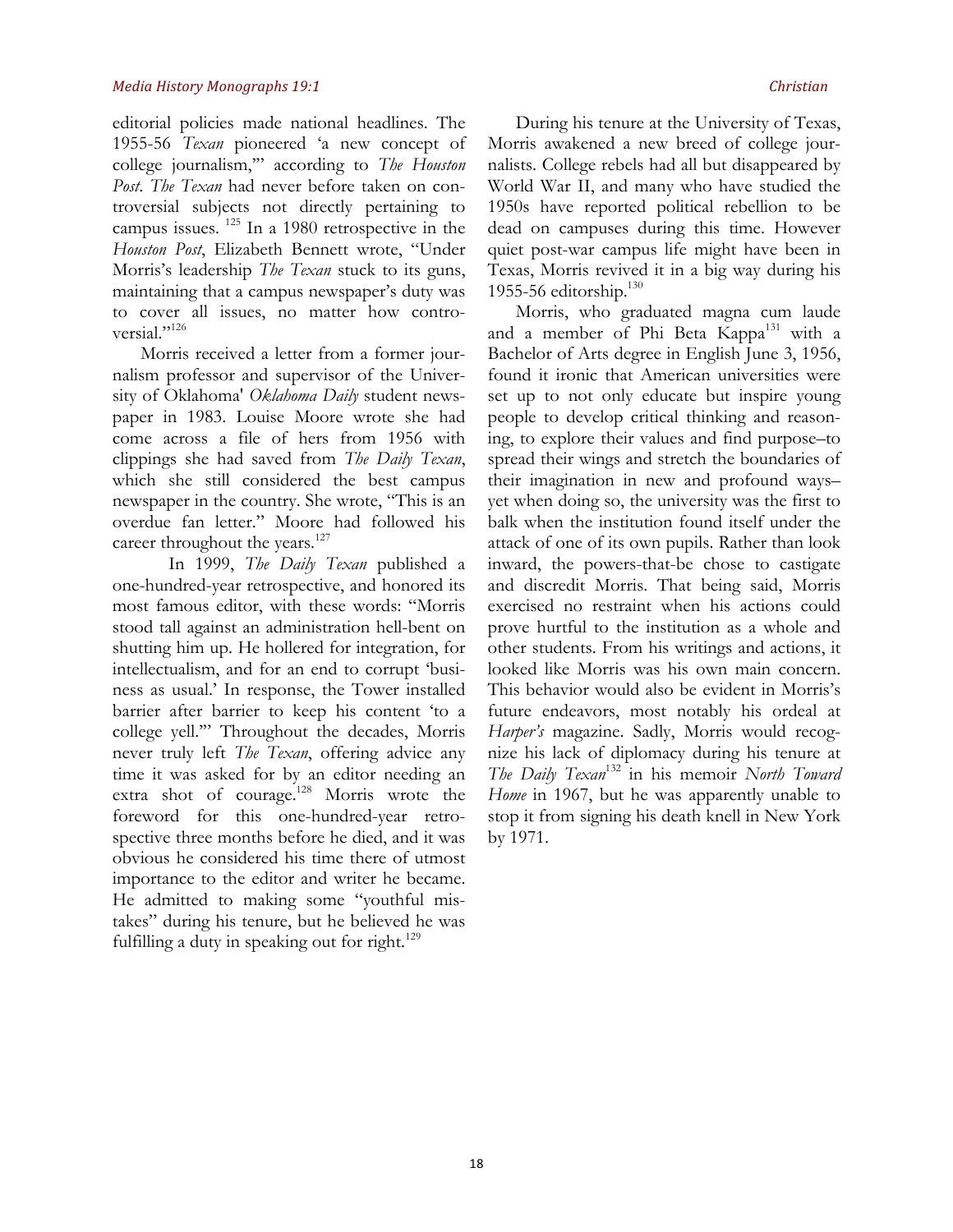## **Notes**

- *North Toward Home*, 140.
- *Ibid*., 141.
- Sam Blair, "Willie Morris's brilliance proved in UT Days," *Dallas Morning News*, Aug. 4, 1999.
- *North Toward Home*, 142.
- Tara Copp and Robert L. Rogers, *The Daily Texan: The First 100 Years*. Austin: Eakin Press, 1999, 1-2.
- *Ibid.,* 12.
- *Ibid*., 6.
- *Ibid*., 5.
- *Ibid.,* 8.
- *Ibid*., 54.
- *Ibid.*
- *Ibid.,* 55.
- *Ibid*., 55.
- *Ibid*., 56.
- *Ibid*., 56.
- *Ibid*., 61.
- *Ibid*., 62.
- Bales, *Willie Morris: An Exhaustive Annotated Bibliography and a Biography*, 26.
- *North Toward Home*, 165.
- *Ibid.*

<sup>21</sup> Moyers is an American journalist and political commentator, who has won numerous awards for his work, most notably for his programing for public television. He also served as the White House press secretary under President Richard Nixon from 1965-67.

*Ibid.*, 175.

 Doug Rossinow, *The Politics of Authenticity: Liberalism, Christianity, and the New Left in America.* New York: Columbia University Press, 1998, 33.

- Blair, "Willie Morris's brilliance."
- *North Toward Home*, 162.
- "The Texan Tradition," *The Daily Texan*, Aug. 12, 1955, 4. 27 *North Toward Home*, 162. 28 Bales, *Willie Morris*, 27.
- 
- 
- *Ibid.*

Willie Morris, "\$6,500 Is Chickenfeed To Our Aggie Friends," *The Daily Texan*, Sept. 18, 1952, 4.

- *Ibid.*
- Willie Morris, "Oklahoma Aggies Have Sidewalk Problem, too," *The Daily Texan*, Oct. 7, 1952, 4.
- *Ibid.*
- Willie Morris, "Aggieland Is No Longer Restricted to Just Cows," *The Daily Texan*, Oct. 9, 1952, 4.
- Willie Morris, "The Round-UP," *The Daily Texan*, clipping from Jack Bales Collection, undated. 36 Willie Morris, "'52 Campaign Leaves nation, Campus Limp," *The Daily Texan*, Nov. 6, 1952, 4.
- 
- Morris, "The Round-UP," *The Daily Texan*, Oct. 28, 1953, 1.
- *Ibid.*
- Morris, *The Round-UP*, Feb. 11, 1954, 1.
- *Ibid*., 66. The year was 1958.

 Murray Forestall, "Sports Staff Small But Highly Capable," *The Daily Texan*, clipping from the Jack Bales Collection at the University of Mississippi, Box 1, Folder 1, undated.

- Louise M. Yerger, "Willie Reaches High Rung in His Ladder Of Success," *Yazoo City Herald*, May 5, 1955, 4.
- Morris, "A New Year for the Texan We'll Play Hard and Clean," *The Daily Texan*, June 7, 1955, 4.

*Ibid.*

- *North Toward Home*, 175-6.
- Robert Giles, phone interview, Sept. 15, 2008.
- Copp, 69.
- Morris, "Segregation Decision Due," *The Summer Texan*, July 8, 1955, 1.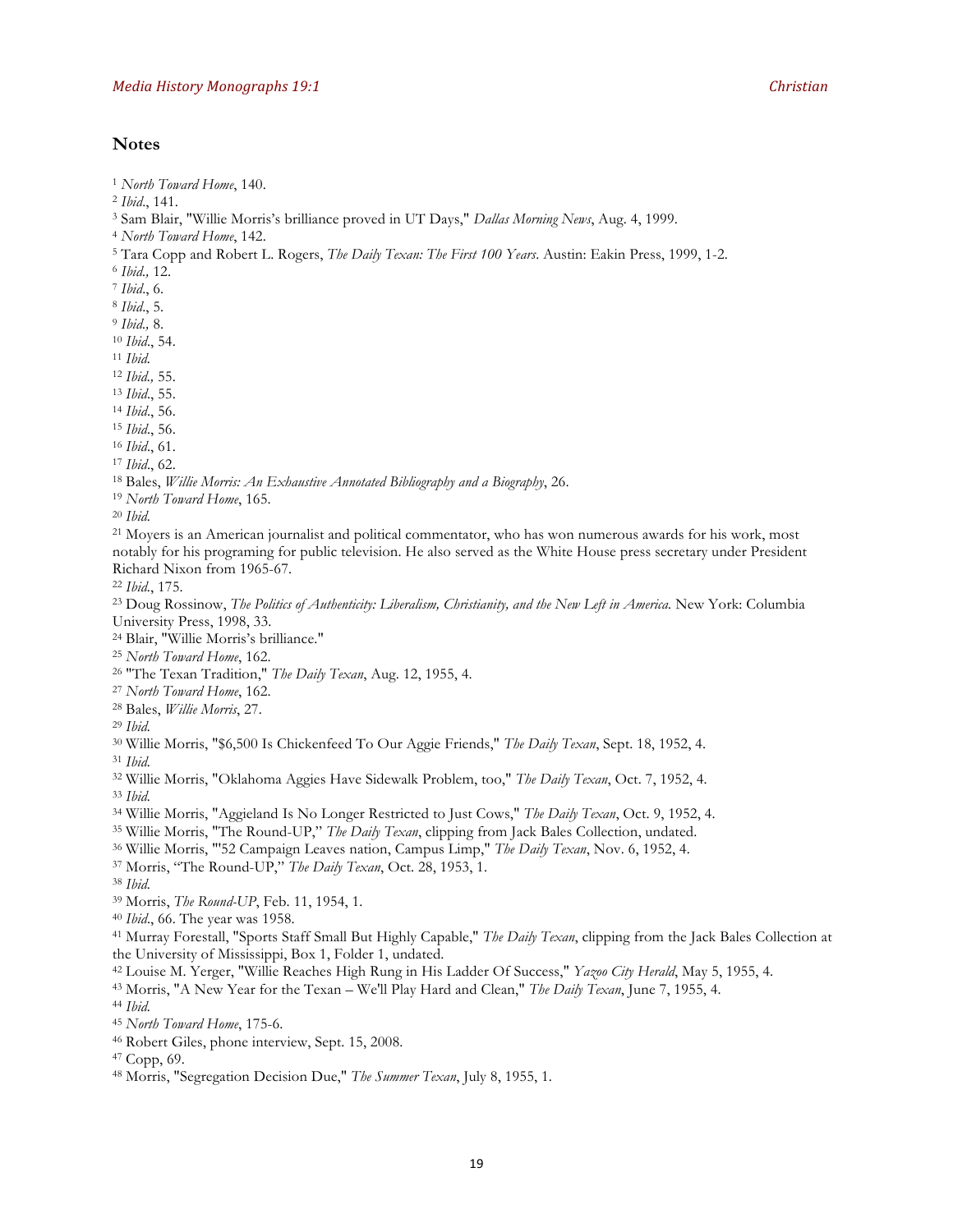- "Desegregation in '56 Decreed by Regents," *The Summer Texan*, July 12, 1955, 1.
- "A Historic Decision," *The Summer Texan*, July 12, 1955, 4.

*Ibid.*

- Copp, 67, 69.
- Morris, "The Round-UP," *The Daily Texan*, June 7, 1955, 5.
- *Ibid.*
- *Ibid.*
- *Ibid.*
- Copp, 69.
- Morris, "The Round-UP," *The Summer Texan*, June 21, 1955, 5.
- Morris, "The Round-UP," *The Summer Texan*, July 8, 1955, 4.
- Sam Bradshaw, phone interview, Oct. 8, 2007.
- Sam Bradshaw, phone interview and e-mail, Nov. 9, 2007
- *Ibid.*
- Bob Kenny, "*Texan* Issued 20 Times More Than Average College Paper," *The Daily Texan*, Oct. 6, 1954, 4.
- "Morris to Enter Oxford Next Fall," *The Daily Texan*, Jan. 4, 1956, 6.
- *North Toward Home,* 183.
- "Threats or Preservers," *The Daily Texan*, Jan. 12, 1956, 3.
- Morris, "The Round-UP," *The Daily Texan*, Jan. 12, 1956, 3.
- "Chronicle Acrdily Views State's Latest Scandal," *The Daily Texan*, Jan. 17, 1956, 4.
- Dugger had already started taking on the state government on the insurance scandal in issues of the *Texas Observer*.
- Morris, "The Round-UP," *The Daily Texan*, Jan. 12, 1956, 3.
- *Ibid.*
- *Ibid.*
- Morris, "The Round-UP," *The Daily Texan*, Jan. 31, 1956, 3.
- Morris, "The Round-UP," *The Daily Texan*, Feb. 2, 1956, 3.
- Ed Yoder, e-mail interview, July 18, 2007.
- *The Daily Texan*, all issues February 1956.
- "Open Meetings," *The Daily Texan*, Feb. 3, 1956, 3.
- Bradshaw, typed letter to author as follow-up to phone interview, Nov. 9, 2007.
- *Ibid.*
- *Ibid.*
- *North Toward Home*, 190.

 Elizabeth Bennett, "A look at the workings of a campus paper and its editors," *The Houston Post*, Jan. 13, 1980, BB1. 83Rainey had been fired from his job as university president in 1944 when he fell out of favor with the Board of Regents over educational and philosophical difference. "Willie and the College Yell," *Texas Observer*, Feb. 22, 1956, 6. J. Frank Dobie, "Dobie Unexpurgated," *Texas Observer*, Feb. 14, 1956, 3.

- *Ibid.*
- Sam Bradshaw, phone interview, Oct. 8, 2007.
- "Daily Texan Press Freedom It Involved Every UT Student," *The Daily Texan*, Feb. 7, 1956, 1.
- *Ibid.*
- *Ibid.*
- Bradshaw, phone interview, Oct. 8, 2007.
- "Banned Editorials Accepted After Five-hour TSP Meeting," *The Daily Texan*, Feb. 7, 1956, 1.
- "55-Year Daily Texan Tradition Endangered; Submission Would Injure Collegiate Press," The *Daily Texan*, Feb. 7, 1956, 3.
- *Ibid.*
- "Prerogative of Dissent Defended by Texan," *The Daily Texan,* Feb. 9, 1956, 4.
- "Let's Water the Pansies," *The Daily Texan*, Feb. 9, 1956, 4.
- "Academic Freedom In Censorship Issue," *The Daily Texan*, Feb. 9, 1956, 1.
- *Ibid.*
- "The Firing Line: Students Respond to Texan Censorship," *The Daily Texan*, Feb. 8, 1956, 4.
- Robb Burlage, "Editors Attacked, Freedom at Stake," *The Daily Texan*, Feb. 8, 1956, 4.
- Byron Lindsey, "Principles, Not Issues, Dr. Reddick's Concern," *The Daily Texan*, Feb. 10, 1956, 1.
- "Gas Issue Stirs Texas U. Dispute," *The New York Times*, Feb. 10, 1956, 23.